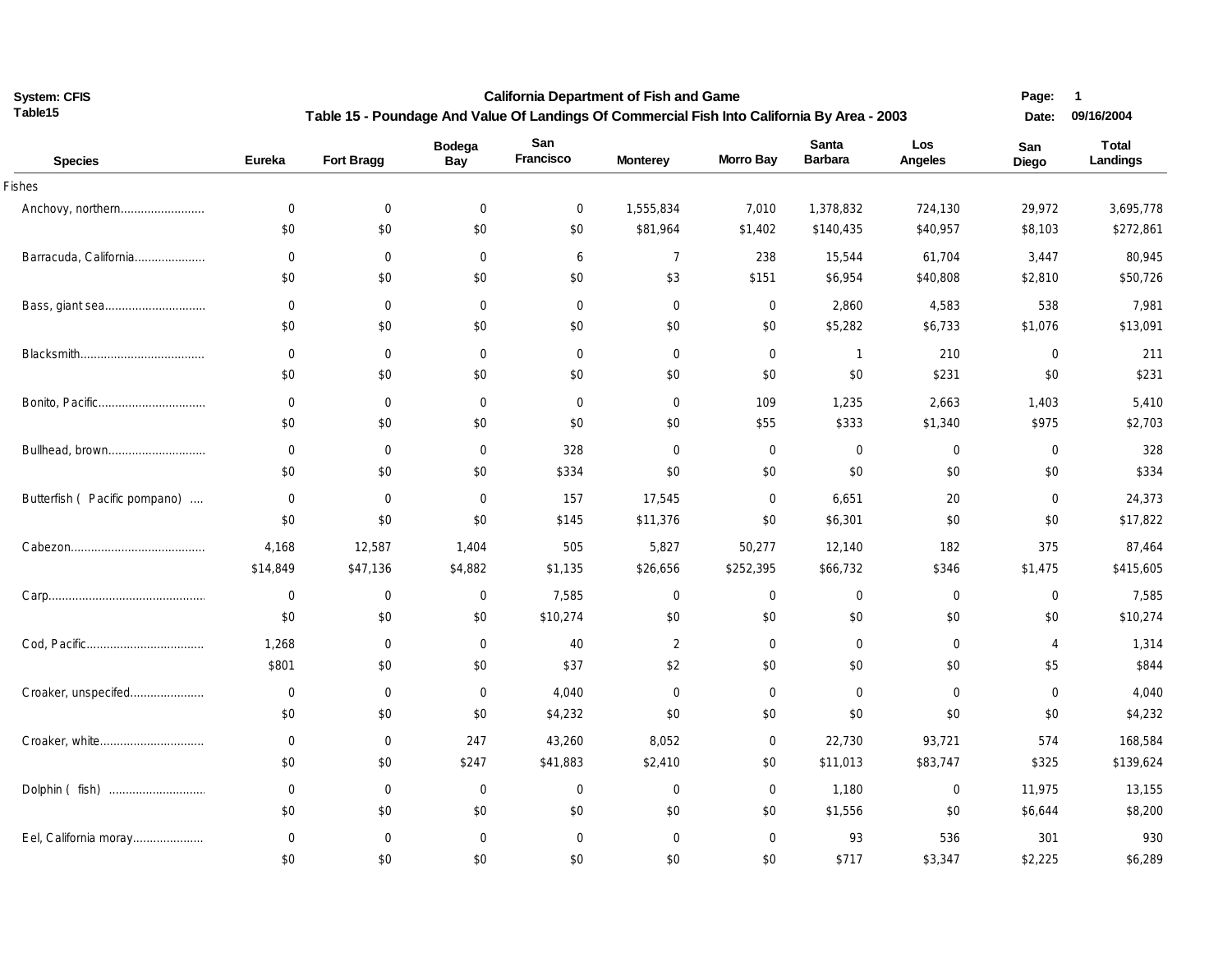**California Department of Fish and Game Table 15 - Poundage And Value Of Landings Of Commercial Fish Into California By Area - 2003** **Page: 2** 

| <b>Species</b>                 | Eureka      | Fort Bragg     | <b>Bodega</b><br>Bay | San<br>Francisco | <b>Monterey</b> | <b>Morro Bay</b> | <b>Santa</b><br><b>Barbara</b> | Los<br>Angeles | San<br>Diego   | <b>Total</b><br>Landings |
|--------------------------------|-------------|----------------|----------------------|------------------|-----------------|------------------|--------------------------------|----------------|----------------|--------------------------|
| Fishes                         |             |                |                      |                  |                 |                  |                                |                |                |                          |
| Eel, monkeyface (prickleback). | $\mathbf 0$ | $\mathbf 0$    | $\mathbf 0$          | 60               | 0               | 19               | 18                             | $\mathbf 0$    | $\mathbf{0}$   | 96                       |
|                                | \$0         | \$0            | \$0                  | \$208            | \$0             | \$75             | \$62                           | \$0            | \$0            | \$344                    |
|                                | $\mathbf 0$ | $\mathbf 0$    | $\mathbf 0$          | 863              | $\mathbf 0$     | $\mathbf 0$      | 1,987                          | 416            | 1,196          | 4,462                    |
|                                | \$0         | \$0            | \$0                  | \$1,208          | \$0             | \$0              | \$2,429                        | \$250          | \$1,375        | \$5,262                  |
| Fish, unspecified              | 122         | $\mathfrak{Z}$ | $\boldsymbol{0}$     | 191              | $\mathbf 0$     | $\mathbf{0}$     | 60                             | $\mathbf 0$    | $\mathbf 0$    | 376                      |
|                                | \$233       | \$0            | \$0                  | \$395            | \$0             | \$0              | \$0                            | \$0            | \$0            | \$628                    |
| Flounder, arrowtooth           | 83,664      | 2,321          | 1,135                | 925              | 7,663           | $\mathbf 0$      | $\overline{0}$                 | $\mathbf 0$    | $\mathbf 0$    | 95,708                   |
|                                | \$10,920    | \$302          | \$148                | \$463            | \$2,682         | \$0              | \$0                            | \$0            | \$0            | \$14,513                 |
|                                | 4,592       | $\overline{0}$ | 3,015                | 45,881           | 9,770           | 184              | 5                              | $\mathbf 0$    | $\overline{0}$ | 63,448                   |
|                                | \$2,056     | \$0            | \$1,463              | \$23,390         | \$12,234        | \$332            | \$15                           | \$0            | \$0            | \$39,491                 |
| Flounder, unspecified          | $\mathbf 0$ | 2              | 1,114                | 203              | 470             | 83               | $\mathbf 0$                    | 5              | $\overline{0}$ | 1,877                    |
|                                | \$0         | \$3            | \$477                | \$104            | \$42            | \$112            | \$0                            | \$1            | \$0            | \$739                    |
|                                | $\mathbf 0$ | $\overline{0}$ | $\mathbf 0$          | 11               | $\mathbf 0$     | $\mathbf 0$      | $\mathbf 0$                    | $\mathbf 0$    | $\mathbf 0$    | 11                       |
|                                | \$0         | \$0            | $\$0$                | \$0              | \$0             | \$0              | \$0                            | \$0            | \$0            | \$0                      |
| Goby, yellowfin                | $\mathbf 0$ | $\mathbf 0$    | $\mathbf 0$          | 493              | $\mathbf 0$     | $\mathbf 0$      | $\mathbf 0$                    | $\mathbf 0$    | $\mathbf 0$    | 493                      |
|                                | \$0         | \$0            | \$0                  | \$1,368          | \$0             | \$0              | \$0                            | \$0            | \$0            | \$1,368                  |
|                                | 2,937       | 3,255          | 130                  | 81               | 716             | 3,772            | 21                             | 18             | $\mathbf 0$    | 10,930                   |
|                                | \$14,722    | \$14,415       | \$610                | \$471            | \$3,884         | \$24,401         | \$156                          | \$27           | \$0            | \$58,686                 |
|                                | 73,773      | 39,418         | 1,893                | 18,943           | 225,411         | 4,717            | $\mathbf 0$                    | 14             | 80             | 364,249                  |
|                                | \$11,399    | \$5,913        | \$284                | \$2,852          | \$49,000        | \$818            | \$0                            | \$2            | \$60           | \$70,329                 |
| Guitarfish, shovelnose         | $\mathbf 0$ | $\overline{0}$ | $\mathbf 0$          | 0                | 0               | 6                | 7,794                          | 11,351         | 150            | 19,301                   |
|                                | \$0         | \$0            | \$0                  | \$0              | \$0             | \$6              | \$5,211                        | \$4,357        | \$8            | \$9,581                  |
|                                | $\mathbf 0$ | $\mathbf 0$    | $\mathbf 0$          | $\mathbf 0$      | $\mathbf 0$     | $\mathbf 0$      | 8                              | 721            | $\mathbf 0$    | 729                      |
|                                | \$0         | \$0            | \$0                  | \$0              | \$0             | \$0              | \$18                           | \$1,547        | \$0            | \$1,565                  |
| Halibut, California            | 880         | 878            | 25,287               | 401,319          | 52,313          | 10,514           | 217,815                        | 95,106         | 19,046         | 823,158                  |
|                                | \$2,802     | \$1,336        | \$67,510             | \$1,033,568      | \$133,185       | \$29,384         | \$765,503                      | \$398,795      | \$69,571       | \$2,501,655              |
| Herring, Pacific - roe on kelp | $\mathbf 0$ | $\mathbf 0$    | $\mathbf 0$          | 132,410          | $\mathbf 0$     | $\mathbf 0$      | $\mathbf 0$                    | $\mathbf 0$    | $\overline{0}$ | 132,410                  |
|                                | \$0         | \$0            | \$0                  | \$449,193        | \$0             | \$0              | \$0                            | \$0            | \$0            | \$449,193                |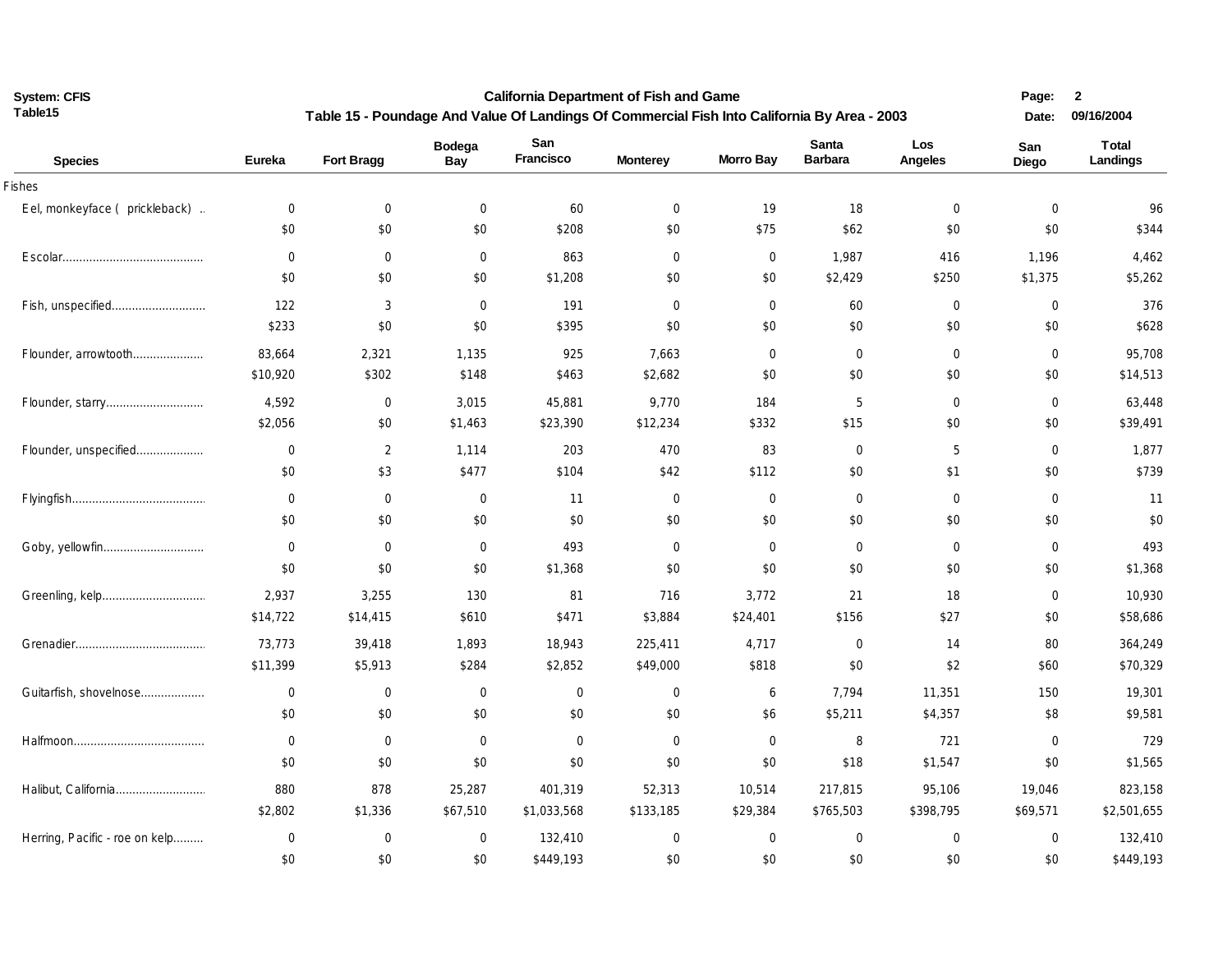**California Department of Fish and Game Table 15 - Poundage And Value Of Landings Of Commercial Fish Into California By Area - 2003** **Page: 3** 

| <b>Species</b>         | <b>Eureka</b> | Fort Bragg     | <b>Bodega</b><br>Bay | San<br>Francisco | <b>Monterey</b> | <b>Morro Bay</b> | Santa<br><b>Barbara</b> | Los<br>Angeles | San<br>Diego   | <b>Total</b><br>Landings |
|------------------------|---------------|----------------|----------------------|------------------|-----------------|------------------|-------------------------|----------------|----------------|--------------------------|
| Fishes                 |               |                |                      |                  |                 |                  |                         |                |                |                          |
| Herring, Pacific - roe | 3,634         | $\mathbf 0$    | 179,736              | 3,802,826        | $\mathbf 0$     | $\mathbf 0$      | $\mathbf 0$             | $\mathbf 0$    | $\mathbf 0$    | 3,986,196                |
|                        | \$1,163       | \$0            | \$56,010             | \$920,662        | \$0             | \$0              | \$0                     | \$0            | \$0            | \$977,835                |
|                        | 0             | $\overline{0}$ | $\overline{0}$       | $\mathbf 0$      | 75,292          | $\mathbf{0}$     | 3                       | $\mathbf 0$    | $\overline{0}$ | 75,295                   |
|                        | \$0           | \$0            | \$0                  | \$0              | \$3,061         | \$0              | \$0                     | \$0            | \$0            | \$3,061                  |
|                        | 0             | $\mathbf 0$    | $\overline{0}$       | 3,273            | 8,251           | $\mathbf{0}$     | $\mathbf 0$             | 9,395          | $\mathbf 0$    | 20,919                   |
|                        | \$0           | \$0            | \$0                  | \$3,072          | \$3,068         | \$0              | \$0                     | \$2,243        | \$0            | \$8,383                  |
|                        | $\mathbf 0$   | $\overline{0}$ | $\overline{0}$       | $\mathbf 0$      | $\mathbf 0$     | $\mathbf{0}$     | $\mathbf 0$             | 600            | $\mathbf 0$    | 600                      |
|                        | \$0           | \$0            | \$0                  | \$0              | \$0             | \$0              | \$0                     | \$240          | \$0            | \$240                    |
|                        | 35,344        | 9,965          | 5,914                | 20,014           | 16,792          | 20,714           | 4,450                   | 613            | 1,581          | 115,388                  |
|                        | \$55,278      | \$13,431       | \$8,225              | \$32,323         | \$21,855        | \$35,218         | \$9,265                 | \$1,096        | \$4,302        | \$180,993                |
| Lizardfish, California | $\mathbf 0$   | $\overline{0}$ | $\overline{0}$       | $\overline{0}$   | $\mathbf 0$     | $\mathbf{0}$     | 427                     | 899            | $\mathbf 0$    | 1,326                    |
|                        | \$0           | \$0            | \$0                  | \$0              | \$0             | \$0              | \$548                   | \$416          | \$0            | \$964                    |
|                        | $\mathbf 0$   | $\overline{0}$ | 13                   | $\mathbf 0$      | 206             | 194              | 563                     | 1,493          | 6,884          | 9,353                    |
|                        | \$0           | \$0            | \$13                 | \$0              | \$462           | \$696            | \$2,320                 | \$4,886        | \$33,266       | \$41,643                 |
| Mackerel, Pacific      | $\mathbf 0$   | $\overline{0}$ | $\mathbf 0$          | 83               | 2,224           | 21               | 87,696                  | 8,724,804      | 1,946          | 8,816,774                |
|                        | \$0           | \$0            | \$0                  | \$144            | \$4,217         | \$16             | \$4,322                 | \$622,837      | \$972          | \$632,508                |
|                        | $\mathbf 0$   | 28             | 22                   | 0                | 43,546          | 34               | 25                      | 294,172        | 5,470          | 343,297                  |
|                        | \$0           | \$14           | \$0                  | \$0              | \$2,464         | \$17             | \$10                    | \$49,360       | \$3,195        | \$55,061                 |
| Midshipman, plainfin   | $\mathbf 0$   | $\overline{0}$ | $\mathbf 0$          | 3                | $\mathbf 0$     | 0                | 15                      | 0              | $\mathbf 0$    | 18                       |
|                        | \$0           | \$0            | \$0                  | \$0              | \$0             | \$0              | \$0                     | \$0            | \$0            | \$0                      |
| Mudsucker, longjaw     | $\mathbf 0$   | $\overline{0}$ | $\mathbf 0$          | 12               | $\mathbf 0$     | $\mathbf 0$      | $\mathbf 0$             | $\mathbf 0$    | $\mathbf 0$    | 12                       |
|                        | \$0           | \$0            | \$0                  | \$53             | \$0             | \$0              | \$0                     | \$0            | \$0            | \$53                     |
|                        | $\mathbf 0$   | $\overline{0}$ | $\mathbf 0$          | $\mathbf 0$      | $\mathbf 0$     | $\mathbf 0$      | $\mathbf 0$             | 90             | $\mathbf 0$    | 90                       |
|                        | \$0           | \$0            | \$0                  | \$0              | \$0             | \$0              | \$0                     | \$135          | \$0            | \$135                    |
|                        | $\mathbf 0$   | 59             | $\mathbf 0$          | 687              | 580             | 1,783            | 7,298                   | 13,587         | 49,719         | 73,712                   |
|                        | \$0           | \$118          | \$0                  | \$943            | \$312           | \$865            | \$3,896                 | \$6,379        | \$29,374       | \$41,887                 |
|                        | 26            | 858            | $\mathbf 0$          | $\mathbf 0$      | $\mathbf 0$     | 0                | 11                      | 1,514          | $\mathbf 0$    | 2,408                    |
|                        | \$10          | \$386          | \$0                  | \$0              | \$0             | \$0              | \$20                    | \$5,171        | \$0            | \$5,587                  |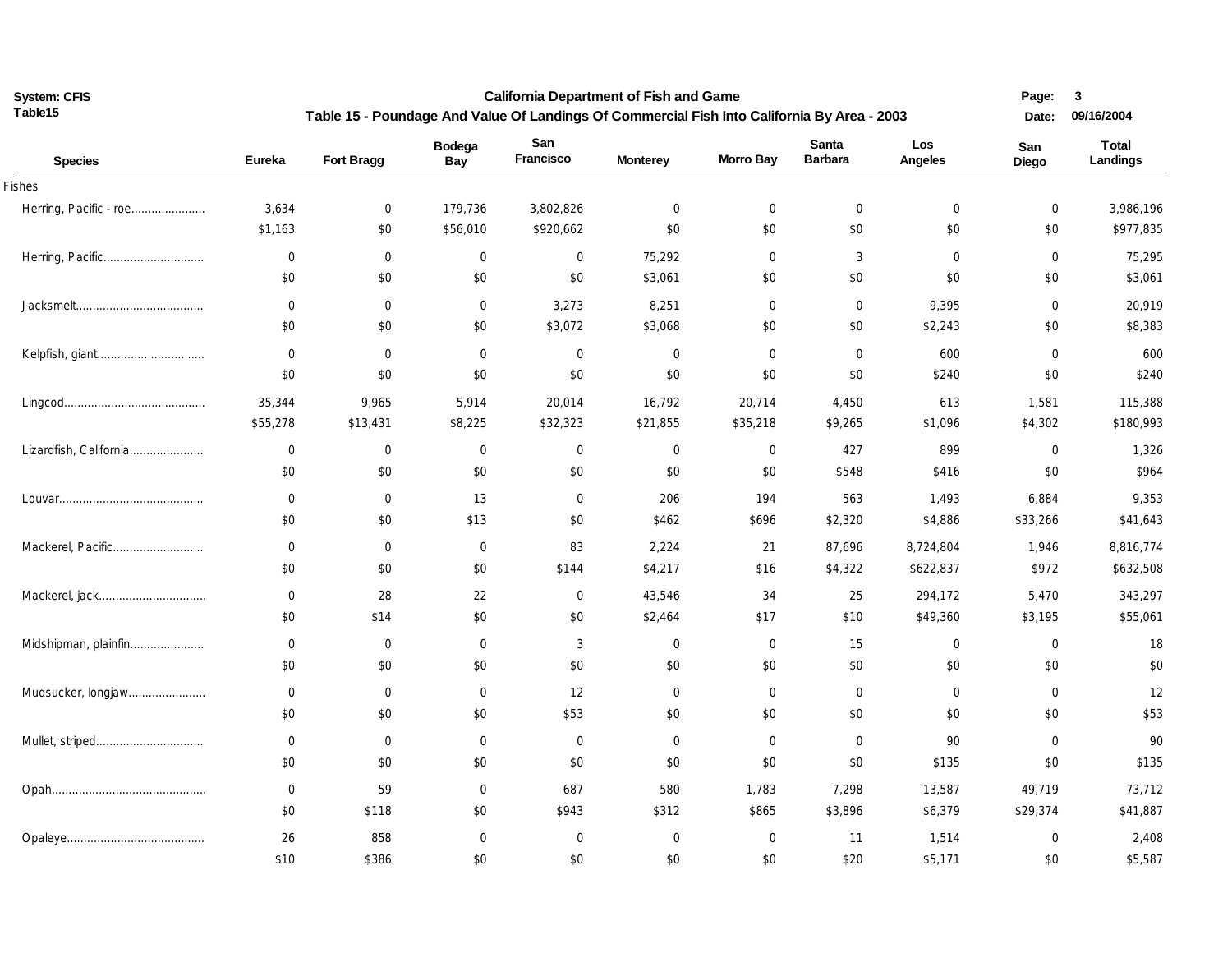**California Department of Fish and Game Table 15 - Poundage And Value Of Landings Of Commercial Fish Into California By Area - 2003**

| <b>Species</b>             | <b>Eureka</b>  | Fort Bragg     | <b>Bodega</b><br>Bay | San<br>Francisco | <b>Monterey</b> | <b>Morro Bay</b> | <b>Santa</b><br><b>Barbara</b> | Los<br>Angeles | San<br>Diego | <b>Total</b><br>Landings |
|----------------------------|----------------|----------------|----------------------|------------------|-----------------|------------------|--------------------------------|----------------|--------------|--------------------------|
| Fishes                     |                |                |                      |                  |                 |                  |                                |                |              |                          |
|                            | $\mathbf 0$    | $\overline{0}$ | $\mathbf 0$          | $\overline{0}$   | $\overline{0}$  | $\mathbf 0$      | 196                            | $\mathbf 0$    | 286          | 482                      |
|                            | \$0            | \$0            | $\$0$                | \$0              | \$0             | \$0              | \$49                           | \$0            | \$286        | \$335                    |
|                            | $\overline{0}$ | $\overline{0}$ | $\mathbf 0$          | $\overline{0}$   | $\mathbf 0$     | $\mathbf 0$      | $\mathbf 0$                    | 14             | 6,128        | 6,142                    |
|                            | \$0            | \$0            | \$0                  | \$0              | \$0             | \$0              | \$0                            | \$0            | \$5,225      | \$5,225                  |
| Ray, Pacific electric      | $\mathbf 0$    | $\overline{0}$ | $\overline{0}$       | $\overline{0}$   | $\mathbf 0$     | $\mathbf 0$      | 400                            | 5              | $\mathbf 0$  | 405                      |
|                            | \$0            | \$0            | \$0                  | \$0              | \$0             | \$0              | \$945                          | \$45           | \$0          | \$990                    |
|                            | 185            | $\mathbf 0$    | $\mathbf 0$          | $\overline{0}$   | $\mathbf 0$     | $\mathbf 0$      | 16                             | 1,198          | 250          | 1,649                    |
|                            | \$93           | \$0            | \$0                  | \$0              | \$0             | \$0              | \$4                            | \$362          | \$13         | \$471                    |
|                            | $\mathbf 0$    | $\overline{0}$ | $\overline{0}$       | $\overline{0}$   | $\overline{0}$  | $\mathbf 0$      | $\overline{0}$                 | $\mathbf 0$    | 31           | 31                       |
|                            | \$0            | \$0            | \$0                  | \$0              | \$0             | \$0              | \$0                            | \$0            | \$23         | \$23                     |
|                            | 1,284          | 1,457          | 274                  | 256              | 93              | 67               | 0                              | $\mathbf 0$    | 5            | 3,438                    |
|                            | \$8,399        | \$10,096       | \$1,377              | \$1,725          | \$556           | \$435            | \$0                            | \$0            | \$24         | \$22,612                 |
| Rockfish, Mexican          | $\mathbf 0$    | $\overline{0}$ | $\mathbf 0$          | $\overline{0}$   | $\overline{0}$  | $\mathbf 0$      | $\overline{0}$                 | $\overline{4}$ | $\mathbf 0$  | $\overline{4}$           |
|                            | \$0            | \$0            | \$0                  | \$0              | \$0             | \$0              | \$0                            | \$12           | \$0          | \$12                     |
| Rockfish, aurora           | $\mathbf 0$    | 49             | $\overline{0}$       | $\overline{0}$   | 184             | 1,984            | 173                            | 1,014          | $\mathbf 0$  | 3,403                    |
|                            | \$0            | \$22           | \$0                  | \$0              | \$78            | \$540            | \$197                          | \$2,526        | \$0          | \$3,364                  |
|                            | $\mathbf 0$    | 1,368          | $\mathbf 0$          | 30,135           | 14,308          | 112,418          | $\mathbf 0$                    | 40             | 1,331        | 159,600                  |
|                            | \$0            | \$609          | \$0                  | \$15,249         | \$6,437         | \$71,636         | \$0                            | \$86           | \$666        | \$94,682                 |
| Rockfish, black-and-yellow | 1,763          | 3,109          | 863                  | 944              | 2,369           | 7,399            | 126                            | $\mathbf 0$    | $\mathbf 0$  | 16,572                   |
|                            | \$4,706        | \$17,795       | \$4,079              | \$4,266          | \$13,187        | \$37,211         | \$676                          | \$0            | \$0          | \$81,920                 |
| Rockfish, black            | 121,791        | 984            | 516                  | 3,019            | 693             | 148              | 543                            | 5              | $\mathbf 0$  | 127,697                  |
|                            | \$244,042      | \$1,138        | \$789                | \$6,837          | \$1,872         | \$203            | \$1,207                        | \$10           | \$0          | \$256,100                |
| Rockfish, blackgill        | 2,406          | 5,078          | 410                  | 15,269           | 95,744          | 144,583          | 55,540                         | 36,791         | 39,438       | 395,259                  |
|                            | \$1,469        | \$2,351        | \$299                | \$17,954         | \$91,260        | \$116,137        | \$57,983                       | \$63,550       | \$57,948     | \$408,950                |
| Rockfish, blue             | 8,969          | 1,076          | 35                   | 552              | 3,251           | 2,727            | 367                            | 26             | $\mathbf 0$  | 17,003                   |
|                            | \$13,483       | \$1,377        | \$47                 | \$1,890          | \$3,892         | \$3,786          | \$814                          | \$59           | \$0          | \$25,347                 |
|                            | 133            | 44             | $\mathbf 0$          | 6                | 247             | 46               | 830                            | 62             | $\mathbf 0$  | 1,368                    |
|                            | \$80           | \$29           | \$0                  | \$0              | \$198           | \$26             | \$1,011                        | \$51           | \$0          | \$1,395                  |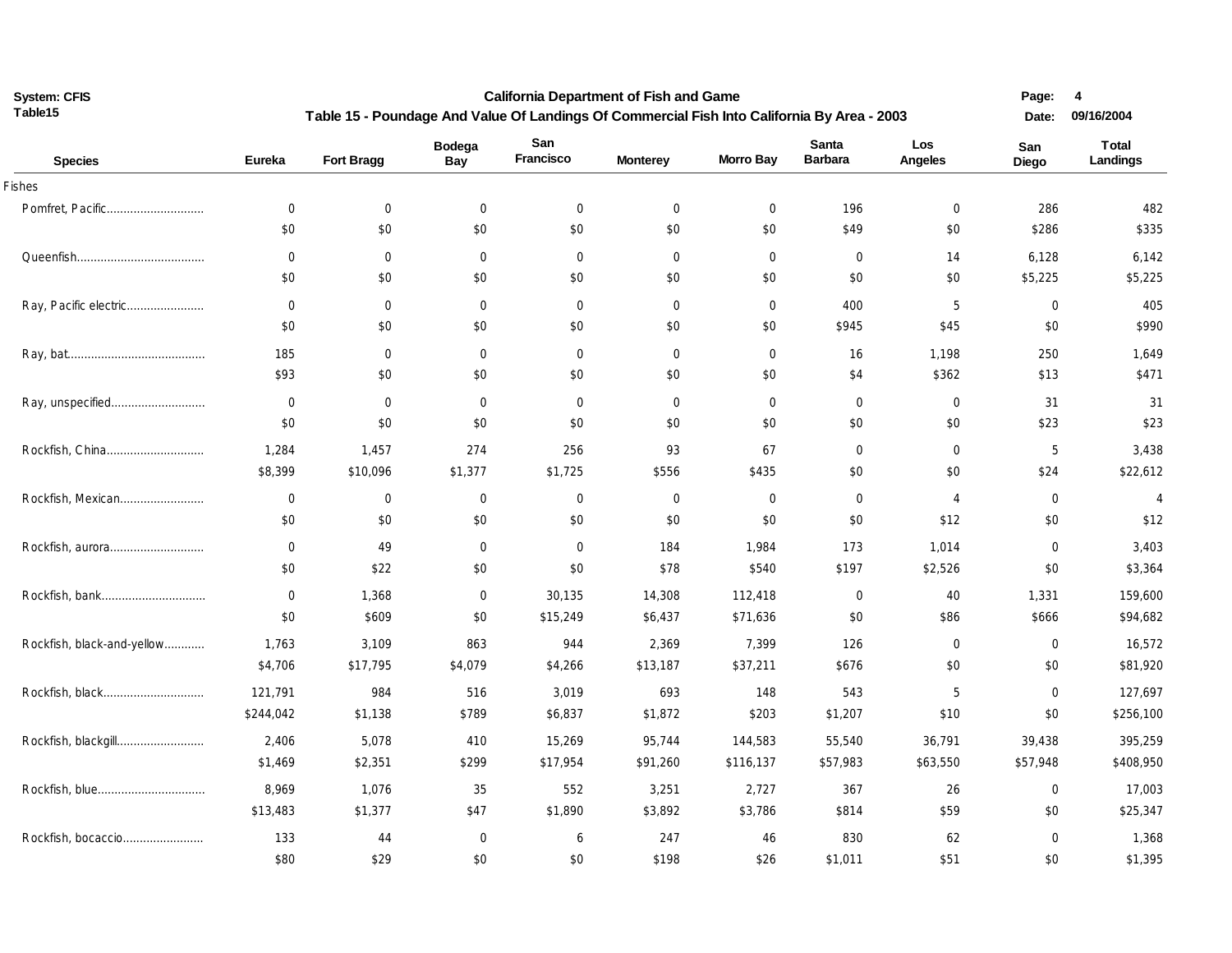**California Department of Fish and Game Table 15 - Poundage And Value Of Landings Of Commercial Fish Into California By Area - 2003** **Page: 5 Date: 09/16/2004**

| <b>Species</b>             | <b>Eureka</b> | Fort Bragg     | <b>Bodega</b><br>Bay | San<br>Francisco | <b>Monterey</b> | <b>Morro Bay</b> | Santa<br><b>Barbara</b> | Los<br>Angeles   | San<br>Diego     | <b>Total</b><br>Landings |
|----------------------------|---------------|----------------|----------------------|------------------|-----------------|------------------|-------------------------|------------------|------------------|--------------------------|
| Fishes                     |               |                |                      |                  |                 |                  |                         |                  |                  |                          |
| Rockfish, brown            | 1,031         | 165            | 416                  | 999              | 1,539           | 39,594           | 344                     | 73               | 3                | 44,164                   |
|                            | \$3,576       | \$770          | \$1,896              | \$4,994          | \$7,880         | \$185,725        | \$1,581                 | \$164            | \$17             | \$206,602                |
| Rockfish, canary           | 713           | 20             | $\mathbf 0$          | 78               | 337             | $\mathbf{1}$     | $\mathbf 0$             | $\mathbf 0$      | $\mathbf 0$      | 1,149                    |
|                            | \$327         | \$20           | \$0                  | \$78             | \$341           | \$1              | \$0                     | \$0              | \$0              | \$767                    |
|                            | 22,645        | 156            | $\mathbf 0$          | 5,093            | 4,969           | 5,773            | $\overline{0}$          | 188              | 0                | 38,824                   |
|                            | \$7,032       | \$141          | \$0                  | \$2,907          | \$3,411         | \$3,277          | \$0                     | \$478            | \$0              | \$17,245                 |
|                            | 3,028         | 137            | 141                  | 125              | 1,081           | 1,073            | 787                     | 223              | $\mathbf 0$      | 6,595                    |
|                            | \$11,780      | \$303          | \$648                | \$753            | \$2,736         | \$3,739          | \$3,327                 | \$277            | \$0              | \$23,563                 |
| Rockfish, cowcod           | $\mathbf 0$   | $\overline{7}$ | $\mathbf 0$          | $\mathbf{1}$     | $\mathbf 0$     | $\mathbf 0$      | $\mathbf 0$             | $\boldsymbol{0}$ | $\mathbf 0$      | 8                        |
|                            | \$0           | \$0            | \$0                  | \$0              | \$0             | \$0              | \$0                     | \$0              | \$0              | \$0                      |
| Rockfish, darkblotched     | 7,286         | 3,217          | 91                   | 605              | 1,423           | 529              | 0                       | $\mathbf 0$      | $\mathbf 0$      | 13,151                   |
|                            | \$3,104       | \$1,477        | \$41                 | \$333            | \$1,003         | \$646            | \$0                     | \$0              | \$0              | \$6,603                  |
|                            | $\mathbf 0$   | $\overline{0}$ | $\mathbf 0$          | 0                | 52              | $\mathbf 0$      | $\overline{2}$          | $\mathbf 0$      | $\overline{0}$   | 54                       |
|                            | \$0           | \$0            | \$0                  | \$0              | \$59            | \$0              | \$0                     | \$0              | \$0              | \$59                     |
|                            | 66            | 3,572          | 355                  | 716              | 3,462           | 20,606           | 753                     | 8                | $\mathbf 0$      | 29,537                   |
|                            | \$284         | \$22,757       | \$1,724              | \$3,967          | \$18,160        | \$104,376        | \$3,325                 | \$0              | \$0              | \$154,594                |
|                            | 151           | 1,114          | 650                  | 1,091            | 1,545           | 17,528           | 7,706                   | $\mathbf 0$      | $\mathbf 0$      | 29,784                   |
|                            | \$1,047       | \$7,817        | \$3,444              | \$6,109          | \$9,910         | \$148,240        | \$76,591                | \$0              | \$0              | \$253,157                |
| Rockfish, greenblotched    | $\mathbf 0$   | $\overline{0}$ | $\mathbf 0$          | 0                | 24              | $\overline{0}$   | $\mathbf 0$             | 3                | $\mathbf 0$      | 27                       |
|                            | \$0           | \$0            | \$0                  | \$0              | \$12            | \$0              | \$0                     | \$9              | \$0              | \$21                     |
| Rockfish, greenspotted     | $\mathbf 0$   | $\overline{0}$ | $\mathbf 0$          | $\mathbf{1}$     | 669             | $\mathbf 0$      | $\mathbf 0$             | 33               | $\mathbf 0$      | 703                      |
|                            | \$0           | \$0            | \$0                  | \$0              | \$497           | \$0              | \$0                     | \$90             | \$0              | \$587                    |
| Rockfish, greenstriped     | 135           | $\overline{0}$ | $\mathbf 0$          | 659              | 32              | $\boldsymbol{0}$ | $\mathbf 0$             | $\boldsymbol{0}$ | $\boldsymbol{0}$ | 826                      |
|                            | \$43          | \$0            | \$0                  | \$1,079          | \$16            | \$0              | \$0                     | \$0              | \$0              | \$1,138                  |
| Rockfish, group black/blue | $\mathbf 0$   | $\overline{0}$ | $\mathbf 0$          | 0                | 93              | $\mathbf 0$      | $\mathbf 0$             | $\mathbf 0$      | 38               | 131                      |
|                            | \$0           | \$0            | \$0                  | \$0              | \$93            | \$0              | \$0                     | \$0              | \$76             | \$169                    |
| Rockfish, group bolina     | $\mathbf 0$   | $\overline{0}$ | 1,897                | 2,150            | 468             | 273              | 108                     | $\mathbf 0$      | 0                | 4,897                    |
|                            | \$0           | \$0            | \$8,021              | \$9,152          | \$2,310         | \$1,235          | \$595                   | \$0              | \$0              | \$21,313                 |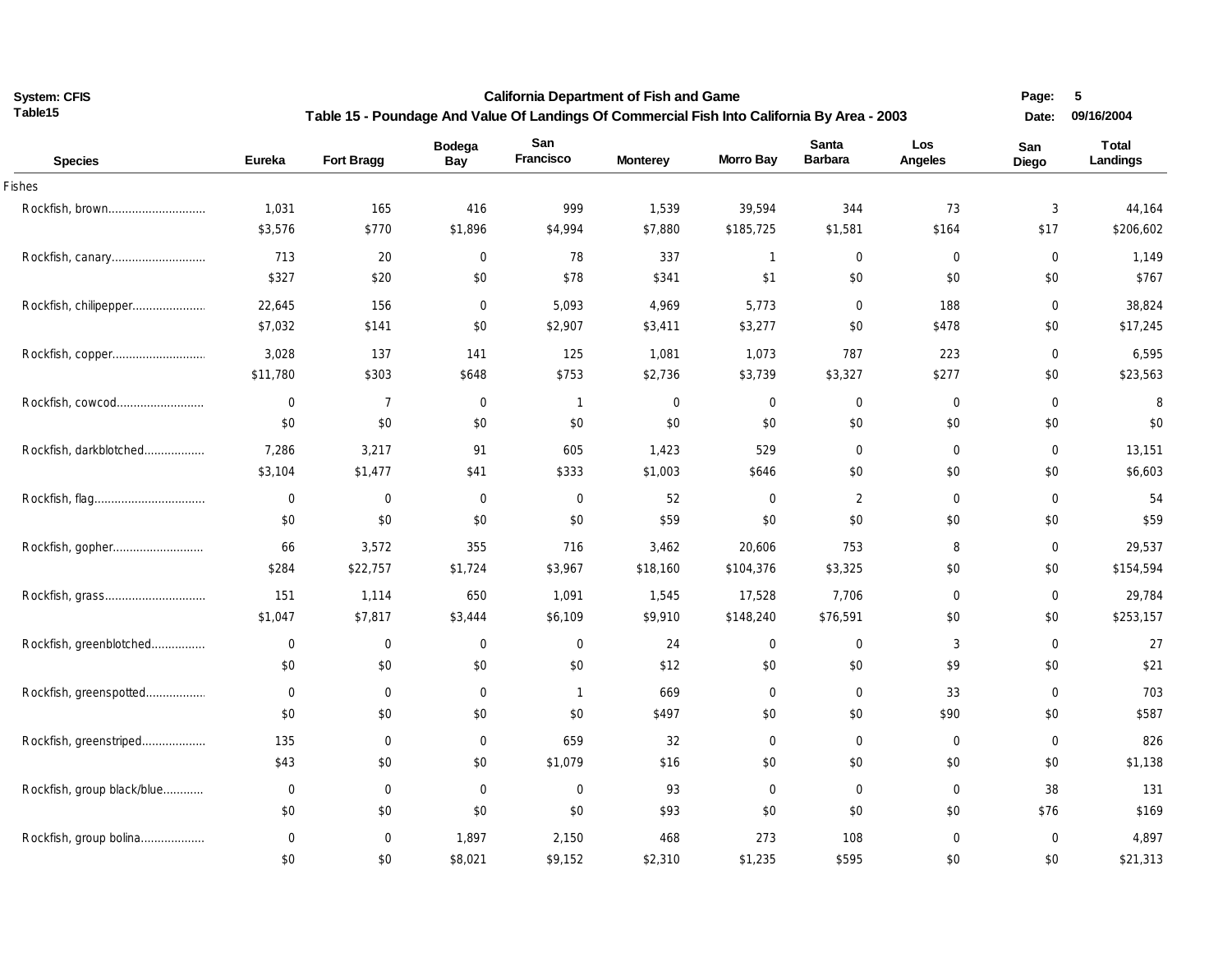**California Department of Fish and Game Table 15 - Poundage And Value Of Landings Of Commercial Fish Into California By Area - 2003** **Page: 6 Date: 09/16/2004**

| <b>Species</b>                 | Eureka         | Fort Bragg     | <b>Bodega</b><br><b>Bay</b> | San<br>Francisco | <b>Monterey</b> | <b>Morro Bay</b> | Santa<br><b>Barbara</b> | Los<br>Angeles | San<br>Diego   | <b>Total</b><br>Landings |
|--------------------------------|----------------|----------------|-----------------------------|------------------|-----------------|------------------|-------------------------|----------------|----------------|--------------------------|
| Fishes                         |                |                |                             |                  |                 |                  |                         |                |                |                          |
| Rockfish, group deepwater reds | $\mathbf 0$    | $\overline{0}$ | $\mathbf 0$                 | 0                | $\mathbf 0$     | $\mathbf 0$      | $\mathbf 0$             | 52             | $\overline{4}$ | 56                       |
|                                | \$0            | \$0            | \$0                         | \$0              | \$0             | \$0              | \$0                     | \$117          | \$9            | \$126                    |
| Rockfish, group gopher         | 13             | 151            | 1,612                       | 370              | 1,415           | $\overline{4}$   | 76                      | $\mathbf 0$    | $\mathbf 0$    | 3,641                    |
|                                | \$59           | \$779          | \$7,718                     | \$2,020          | \$7,149         | \$4              | \$322                   | \$0            | \$0            | \$18,050                 |
| Rockfish, group nearshore      | 80             | $\mathbf 0$    | $\mathbf 0$                 | 23               | 261             | 21               | 22                      | $\mathbf 0$    | 13             | 420                      |
|                                | \$36           | \$0            | \$0                         | \$31             | \$388           | \$28             | \$67                    | \$0            | \$65           | \$614                    |
|                                | $\mathbf 0$    | 228            | 1,918                       | 27,269           | 2,985           | 887              | 778                     | 921            | 20             | 35,004                   |
|                                | \$0            | \$370          | \$934                       | \$12,897         | \$3,858         | \$1,935          | \$1,783                 | \$1,786        | \$50           | \$23,612                 |
| Rockfish, group rosefish       | 195            | 30,484         | 10,893                      | 69,963           | 188,119         | 73,422           | 138                     | 132            | $\mathbf{0}$   | 373,345                  |
|                                | \$62           | \$9,924        | \$3,614                     | \$21,696         | \$50,072        | \$20,721         | \$186                   | \$335          | \$0            | \$106,611                |
| Rockfish, group shelf          | 725            | 20             | $\mathbf 0$                 | 54               | 19              | 199              | $\mathbf 0$             | $\mathbf 0$    | 612            | 1,629                    |
|                                | \$384          | \$12           | \$0                         | \$0              | \$14            | \$169            | \$0                     | \$0            | \$1,355        | \$1,933                  |
| Rockfish, group slope          | 43,673         | 19,943         | 1,838                       | 10,427           | 33,149          | 10,780           | $\mathbf 0$             | 159            | 3,215          | 123,185                  |
|                                | \$20,301       | \$12,400       | \$1,064                     | \$4,997          | \$23,197        | \$6,357          | \$0                     | \$327          | \$3,752        | \$72,395                 |
| Rockfish, group small          | $\mathbf 0$    | $\mathbf 0$    | 28                          | 3,975            | 121             | $\mathbf 0$      | $\mathbf 0$             | $\mathbf 0$    | $\mathbf 0$    | 4,124                    |
|                                | \$0            | \$0            | \$52                        | \$2,710          | \$57            | \$0              | \$0                     | \$0            | \$0            | \$2,819                  |
| Rockfish, kelp                 | $\mathbf 0$    | $\mathbf 0$    | $\overline{0}$              | 21               | 1,583           | 435              | 441                     | $\mathbf 0$    | $\mathbf 0$    | 2,481                    |
|                                | \$0            | \$0            | \$0                         | \$89             | \$6,817         | \$1,992          | \$2,139                 | \$0            | \$0            | \$11,037                 |
|                                | $\overline{0}$ | 13             | 0                           | 47               | 1,372           | 103              | 47                      | $\mathbf 0$    | $\mathbf{1}$   | 1,583                    |
|                                | \$0            | \$19           | \$0                         | \$180            | \$1,560         | \$141            | \$173                   | \$0            | \$2            | \$2,074                  |
|                                | $\mathbf 0$    | $\overline{0}$ | $\mathbf 0$                 | $\mathbf 0$      | 6               | $\mathbf 0$      | $\mathbf 0$             | $\mathbf 0$    | $\mathbf 0$    | 6                        |
|                                | \$0            | \$0            | \$0                         | \$0              | \$45            | \$0              | \$0                     | \$0            | \$0            | \$45                     |
| Rockfish, quillback            | 3,977          | 26             | 6                           | 237              | $\mathbf 0$     | $\mathbf 0$      | 5                       | $\mathbf 0$    | $\mathbf 0$    | 4,251                    |
|                                | \$18,850       | \$101          | \$24                        | \$1,455          | \$0             | \$0              | \$20                    | \$0            | \$0            | \$20,449                 |
| Rockfish, redbanded            | 103            | $\overline{2}$ | $\mathbf 0$                 | 282              | $\mathbf 0$     | 10               | $\mathbf 0$             | $\mathbf 0$    | 5              | 402                      |
|                                | \$107          | \$0            | \$0                         | \$398            | \$0             | \$10             | \$0                     | \$0            | \$5            | \$520                    |
| Rockfish, rosethorn            | $\mathbf 0$    | $\mathbf 0$    | 11                          | $\overline{0}$   | $\mathbf{0}$    | $\mathbf{0}$     | $\overline{0}$          | 70             | $\mathbf{0}$   | 81                       |
|                                | \$0            | \$0            | \$11                        | \$0              | \$0             | \$0              | \$0                     | \$167          | \$0            | \$178                    |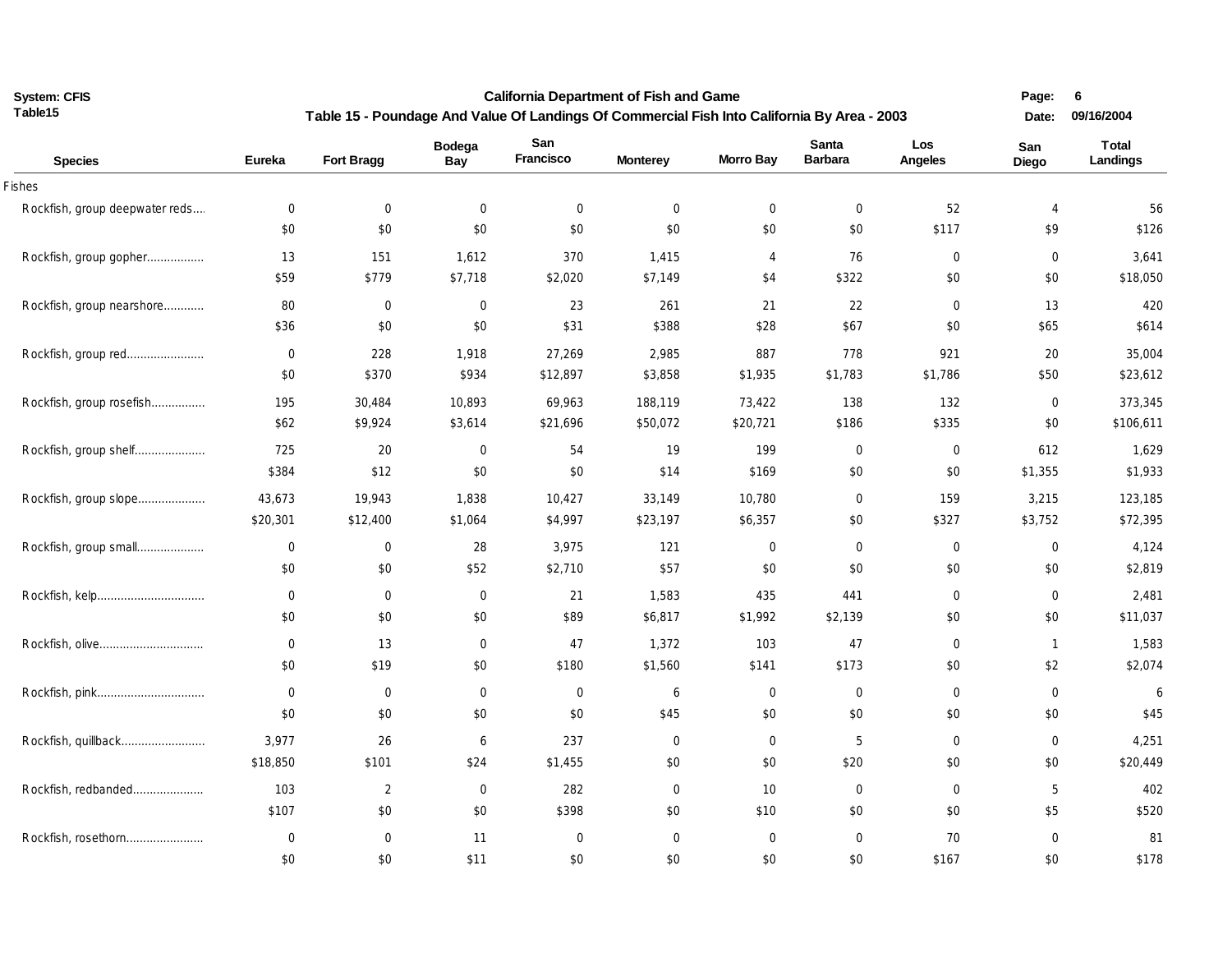**California Department of Fish and Game Table 15 - Poundage And Value Of Landings Of Commercial Fish Into California By Area - 2003**  **7**

| <b>Species</b>        | <b>Eureka</b>  | Fort Bragg  | <b>Bodega</b><br>Bay | San<br>Francisco | <b>Monterey</b> | <b>Morro Bay</b> | <b>Santa</b><br><b>Barbara</b> | Los<br>Angeles | San<br><b>Diego</b> | <b>Total</b><br>Landings |
|-----------------------|----------------|-------------|----------------------|------------------|-----------------|------------------|--------------------------------|----------------|---------------------|--------------------------|
| <b>Fishes</b>         |                |             |                      |                  |                 |                  |                                |                |                     |                          |
|                       | 536            | $\mathbf 0$ | $\mathbf 0$          | 0                | $\mathbf 0$     | $\mathbf 0$      | $\mathbf 0$                    | $\mathbf 0$    | $\mathbf 0$         | 536                      |
|                       | \$322          | \$0         | \$0                  | \$0              | \$0             | \$0              | \$0                            | \$0            | \$0                 | \$322                    |
| Rockfish, shortbelly  | $\mathbf 0$    | $\mathbf 0$ | $\mathbf 0$          | 623              | 500             | $\mathbf 0$      | $\mathbf 0$                    | $\mathbf 0$    | $\mathbf 0$         | 1,123                    |
|                       | \$0            | \$0         | \$0                  | \$778            | \$0             | \$0              | \$0                            | \$0            | \$0                 | \$778                    |
| Rockfish, speckled    | $\mathbf 0$    | $\mathbf 0$ | $\mathbf 0$          | $\mathbf 0$      | $\mathbf 0$     | $\mathbf 0$      | 0                              | 64             | $\mathbf 0$         | 64                       |
|                       | \$0            | \$0         | \$0                  | \$0              | \$0             | \$0              | \$0                            | \$179          | \$0                 | \$179                    |
| Rockfish, splitnose   | $\mathbf 0$    | 7,542       | 1,580                | 34,530           | 156             | 5,047            | 67                             | 913            | 12                  | 49,847                   |
|                       | \$0            | \$2,426     | \$711                | \$9,403          | \$186           | \$1,584          | \$80                           | \$2,035        | \$0                 | \$16,424                 |
| Rockfish, squarespot  | $\mathbf 0$    | $\mathbf 0$ | $\mathbf 0$          | 0                | $\mathbf 0$     | $\mathbf 0$      | $\mathbf 0$                    | 424            | $\mathbf 0$         | 424                      |
|                       | \$0            | \$0         | \$0                  | \$0              | \$0             | \$0              | \$0                            | \$907          | \$0                 | \$907                    |
|                       | $\mathbf 0$    | $\mathbf 0$ | $\mathbf 0$          | 0                | 40              | $\mathbf 0$      | 6                              | $\mathbf 0$    | $\overline{2}$      | 47                       |
|                       | \$0            | \$0         | \$0                  | \$0              | \$43            | \$0              | \$17                           | \$0            | \$7                 | \$66                     |
| Rockfish, swordspine  | $\mathbf 0$    | $\mathbf 0$ | $\mathbf 0$          | $\mathbf 0$      | $\mathbf 0$     | $\mathbf 0$      | $\mathbf 0$                    | $\mathbf 0$    | 10                  | 10                       |
|                       | \$0            | \$0         | \$0                  | \$0              | \$0             | \$0              | \$0                            | \$0            | \$20                | \$20                     |
| Rockfish, treefish    | $\mathbf 0$    | $\mathbf 0$ | 5                    | 0                | 55              | 1,281            | 346                            | $\mathbf 0$    | 18                  | 1,704                    |
|                       | \$0            | \$0         | \$5                  | \$0              | \$388           | \$7,493          | \$1,036                        | \$0            | \$68                | \$8,989                  |
| Rockfish, unspecified | 172            | 176         | 216                  | 17,600           | 381             | 354              | 2,334                          | 179            | 272                 | 21,682                   |
|                       | \$194          | \$156       | \$232                | \$8,768          | \$333           | \$478            | \$2,495                        | \$381          | \$505               | \$13,542                 |
| Rockfish, vermilion   | 2,803          | 1,679       | 1,082                | 1,364            | 2,522           | 3,472            | 324                            | 286            | 10                  | 13,541                   |
|                       | \$5,894        | \$3,548     | \$1,239              | \$5,442          | \$5,589         | \$8,857          | \$496                          | \$572          | \$0                 | \$31,636                 |
| Rockfish, widow       | 1,207          | $\mathbf 0$ | 0                    | 7,602            | 338             | $\mathbf 0$      | 130                            | $\mathbf 0$    | 909                 | 10,186                   |
|                       | \$473          | \$0         | \$0                  | \$4,630          | \$249           | \$0              | \$117                          | \$0            | \$455               | \$5,923                  |
| Rockfish, yelloweye   | $\overline{7}$ | $\mathbf 0$ | $\overline{2}$       | 0                | 13              | $\mathbf 0$      | $\mathbf 0$                    | $\mathbf 0$    | $\mathbf 0$         | 22                       |
|                       | \$3            | \$0         | \$3                  | \$0              | \$14            | \$0              | \$0                            | \$0            | \$0                 | \$20                     |
| Rockfish, yellowtail  | 2,306          | 1,688       | 153                  | 584              | 253             | $\mathbf{1}$     | 0                              | $\mathbf 0$    | $\mathbf 0$         | 4,985                    |
|                       | \$1,323        | \$1,256     | \$568                | \$1,250          | \$198           | \$2              | \$0                            | \$0            | \$0                 | \$4,596                  |
|                       | 1,193,989      | 854,313     | 56,567               | 319,000          | 673,999         | 188,263          | 49,420                         | 133,766        | 105,316             | 3,574,633                |
|                       | \$1,691,106    | \$1,114,195 | \$71,956             | \$379,482        | \$790,973       | \$192,534        | \$70,452                       | \$220,438      | \$188,096           | \$4,719,231              |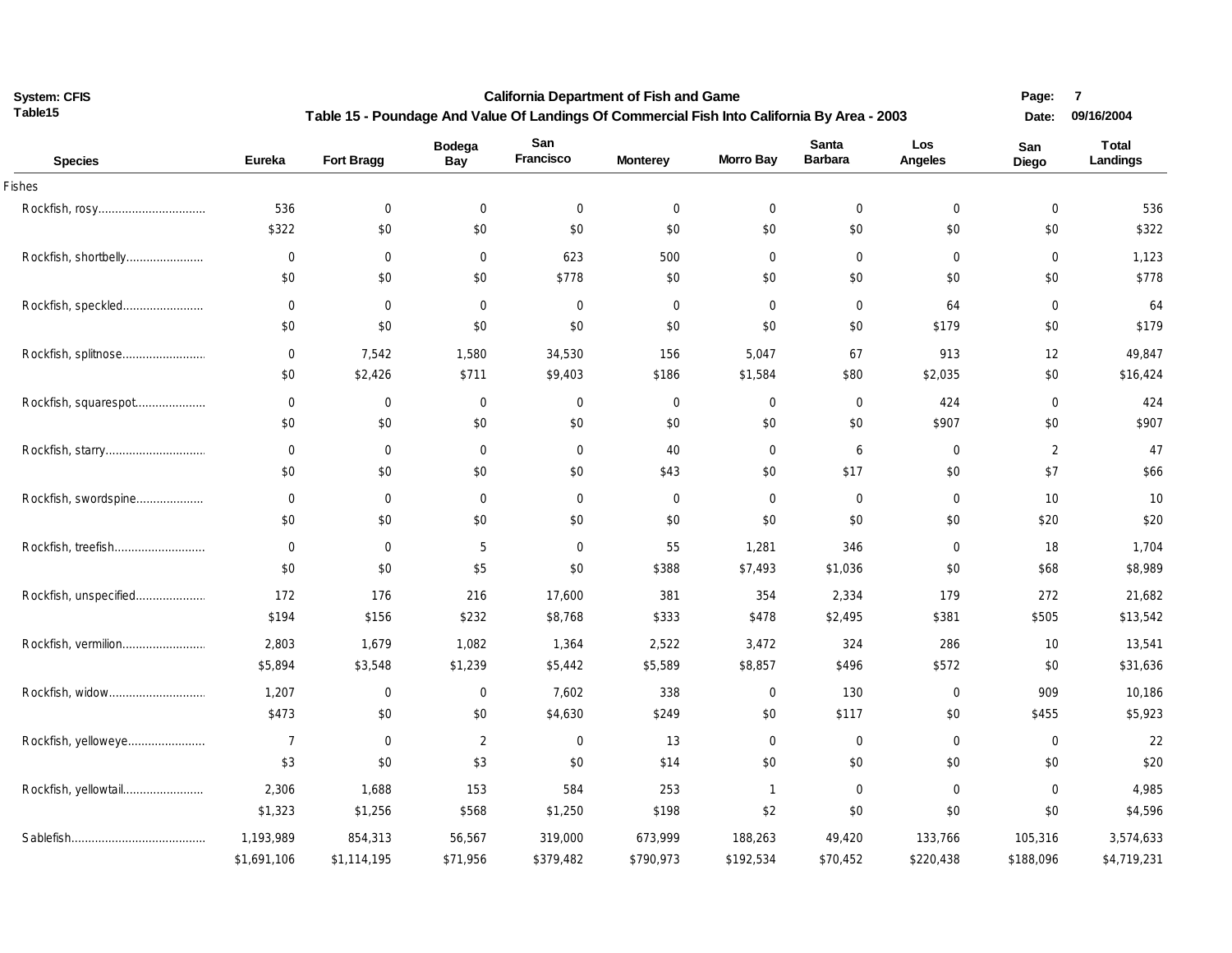**California Department of Fish and Game Table 15 - Poundage And Value Of Landings Of Commercial Fish Into California By Area - 2003** **Page: 8** 

| <b>Species</b>                 | <b>Eureka</b>    | <b>Fort Bragg</b> | <b>Bodega</b><br><b>Bay</b> | San<br>Francisco | <b>Monterey</b> | <b>Morro Bay</b> | Santa<br><b>Barbara</b> | Los<br>Angeles | San<br>Diego     | Total<br>Landings |
|--------------------------------|------------------|-------------------|-----------------------------|------------------|-----------------|------------------|-------------------------|----------------|------------------|-------------------|
| Fishes                         |                  |                   |                             |                  |                 |                  |                         |                |                  |                   |
| Salmon, Chinook                | 190,255          | 3,418,190         | 1,483,985                   | 793,058          | 475,610         | 23,681           | 900                     | 275            | $\boldsymbol{0}$ | 6,385,954         |
|                                | \$401,012        | \$6,503,023       | \$2,749,237                 | \$1,507,847      | \$842,956       | \$68,767         | \$2,223                 | \$825          | \$0              | \$12,075,889      |
| Salmon, Roe ( Chinook and Coho | $\boldsymbol{0}$ | $\mathbf 0$       | 53                          | 132              | $\mathbf 0$     | $\mathbf 0$      | $\overline{0}$          | $\mathbf 0$    | $\mathbf 0$      | 185               |
|                                | \$0              | \$0               | \$64                        | \$91             | \$0             | \$0              | \$0                     | \$0            | \$0              | \$155             |
|                                | $\mathbf 0$      | $\mathbf 0$       | $\mathbf 0$                 | $\overline{0}$   | 90              | $\mathbf 0$      | $\overline{0}$          | $\mathbf 0$    | $\mathbf 0$      | 90                |
|                                | \$0              | \$0               | \$0                         | \$0              | \$225           | \$0              | \$0                     | \$0            | \$0              | \$225             |
| Sanddab, Pacific               | $\mathbf 0$      | $\mathbf 0$       | $\overline{0}$              | $\overline{0}$   | $\mathbf 0$     | $\mathbf 0$      | $\mathbf 0$             | 27             | 160              | 187               |
|                                | \$0              | \$0               | \$0                         | \$0              | \$0             | \$0              | \$0                     | \$81           | \$8              | \$89              |
|                                | 291,578          | $\mathbf 0$       | 971                         | 412,652          | 640,612         | $\mathbf 0$      | 556                     | 3,728          | $\mathbf 0$      | 1,350,096         |
|                                | \$96,221         | \$0               | \$321                       | \$206,391        | \$193,431       | \$0              | \$586                   | \$11,987       | \$0              | \$508,937         |
|                                | 29,716           | $\mathbf 0$       | $\mathbf 0$                 | 250              | 17,432,494      | $\mathbf 0$      | 5,221,404               | 53,706,980     | 61,930           | 76,452,774        |
|                                | \$5,943          | \$0               | \$0                         | \$500            | \$667,100       | \$0              | \$217,450               | \$1,958,176    | \$21,635         | \$2,870,805       |
|                                | $\mathbf 0$      | $\mathbf 0$       | $\mathbf 0$                 | $\overline{0}$   | $\mathbf{0}$    | $\mathbf{0}$     | $\overline{0}$          | 1,269          | $\mathbf 0$      | 1,269             |
|                                | \$0              | \$0               | \$0                         | \$0              | \$0             | \$0              | \$0                     | \$2,925        | \$0              | \$2,925           |
| Scorpionfish, California       | $\mathbf 0$      | $\mathbf 0$       | $\mathbf 0$                 | $\overline{0}$   | $\mathbf 0$     | $\mathbf 0$      | 241                     | 10,978         | 364              | 11,582            |
|                                | \$0              | \$0               | \$0                         | \$0              | \$0             | \$0              | \$643                   | \$30,585       | \$893            | \$32,122          |
| Sculpin, staghorn              | $\mathbf 0$      | $\mathbf 0$       | $\overline{0}$              | 3,765            | $\overline{4}$  | $\mathbf 0$      | $\overline{0}$          | $\overline{0}$ | $\overline{0}$   | 3,769             |
|                                | \$0              | \$0               | \$0                         | \$10,644         | \$12            | \$0              | \$0                     | \$0            | \$0              | \$10,656          |
|                                | $\mathbf 0$      | $\mathbf 0$       | $\overline{0}$              | 3,709            | 7,685           | 10,139           | 171,496                 | 207,530        | 46,438           | 446,997           |
|                                | \$0              | \$0               | \$0                         | \$8,026          | \$15,516        | \$23,934         | \$296,125               | \$340,787      | \$86,876         | \$771,265         |
|                                | $\mathbf 0$      | $\mathbf 0$       | $\mathbf 0$                 | $\overline{0}$   | $\mathbf 0$     | 0                | $\overline{0}$          | 35             | $\mathbf 0$      | 35                |
|                                | \$0              | \$0               | \$0                         | \$0              | \$0             | \$0              | \$0                     | \$70           | \$0              | \$70              |
| Shad, threadfin                | $\mathbf 0$      | $\mathbf 0$       | $\mathbf 0$                 | 170              | $\mathbf 0$     | $\mathbf 0$      | 3                       | $\overline{4}$ | $\mathbf 0$      | 177               |
|                                | \$0              | \$0               | \$0                         | \$17             | \$0             | \$0              | \$3                     | \$2            | \$0              | \$22              |
| Shark, Pacific angel           | $\mathbf 0$      | $\mathbf 0$       | $\mathbf 0$                 | $\overline{0}$   | 18              | 411              | 18,319                  | 277            | 45               | 19,070            |
|                                | \$0              | \$0               | \$0                         | \$0              | \$18            | \$206            | \$19,728                | \$173          | \$46             | \$20,170          |
| Shark, bigeye thresher         | $\boldsymbol{0}$ | 0                 | $\mathbf 0$                 | $\mathbf 0$      | 0               | 196              | 631                     | 1,395          | 5,184            | 7,406             |
|                                | \$0              | \$0               | \$0                         | \$0              | \$0             | \$0              | \$316                   | \$1,128        | \$2,240          | \$3,684           |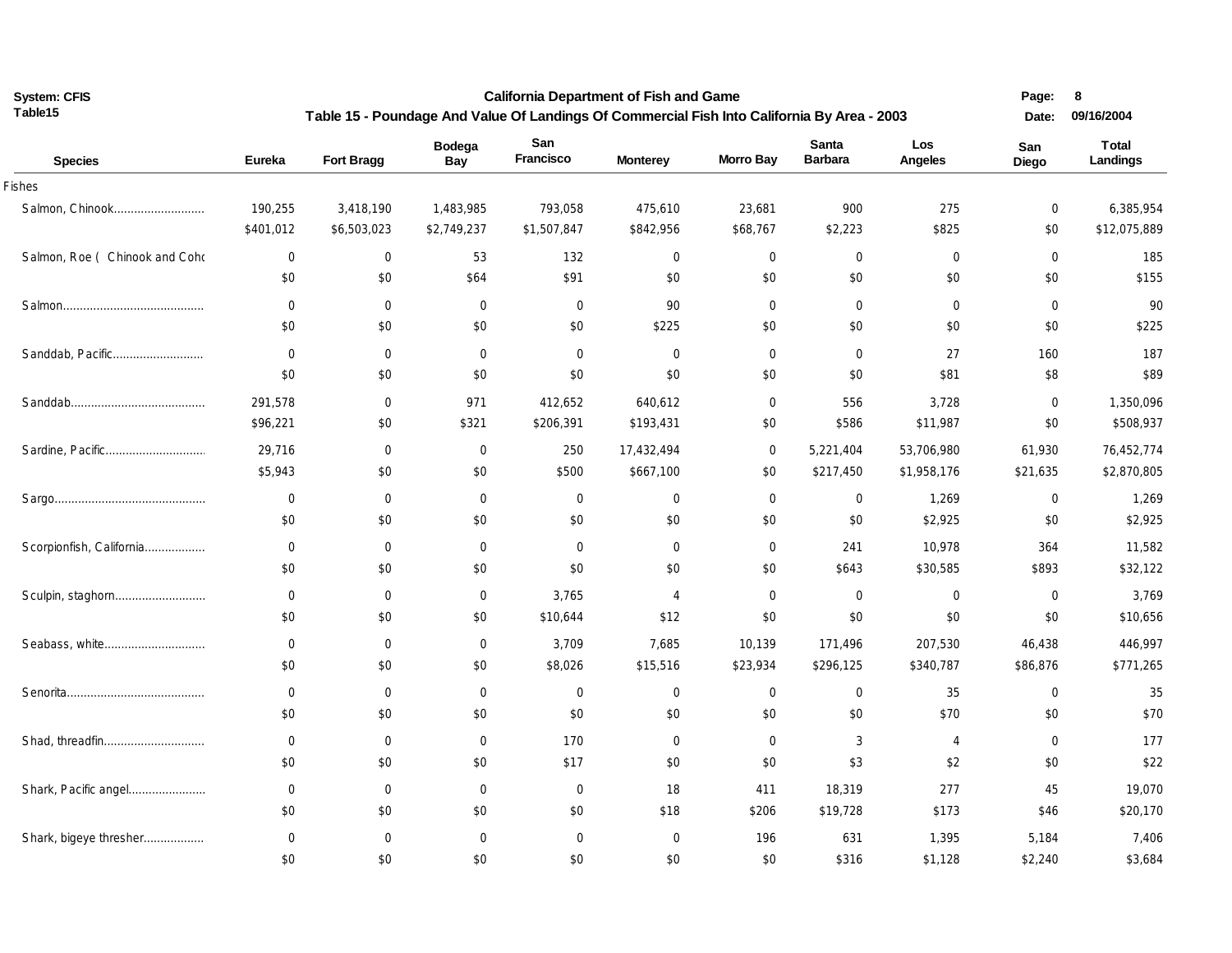**California Department of Fish and Game Table 15 - Poundage And Value Of Landings Of Commercial Fish Into California By Area - 2003** **Page: 9 Date: 09/16/2004**

| <b>Species</b>           | <b>Eureka</b>    | Fort Bragg       | <b>Bodega</b><br>Bay | San<br>Francisco | <b>Monterey</b>  | <b>Morro Bay</b> | Santa<br><b>Barbara</b> | Los<br>Angeles   | San<br>Diego | <b>Total</b><br>Landings |
|--------------------------|------------------|------------------|----------------------|------------------|------------------|------------------|-------------------------|------------------|--------------|--------------------------|
| Fishes                   |                  |                  |                      |                  |                  |                  |                         |                  |              |                          |
|                          | $\overline{0}$   | $\mathbf 0$      | $\mathbf 0$          | $\overline{0}$   | $\overline{0}$   | $\mathbf 0$      | 110                     | $\mathbf 0$      | $\mathbf 0$  | 110                      |
|                          | \$0              | \$0              | \$0                  | \$0              | \$0              | \$0              | \$11                    | \$0              | \$0          | \$11                     |
| Shark, brown smoothhound | $\mathbf 0$      | $\mathbf 0$      | $\mathbf 0$          | 189              | 56               | $\mathbf 0$      | 2,497                   | 135              | $\mathbf 0$  | 2,877                    |
|                          | \$0              | \$0              | \$0                  | \$63             | \$56             | \$0              | \$1,788                 | \$84             | \$0          | \$1,991                  |
| Shark, gray smoothhound  | $\mathbf 0$      | $\mathbf 0$      | $\mathbf 0$          | $\overline{7}$   | $\overline{0}$   | $\mathbf 0$      | $\overline{0}$          | 255              | $\mathbf 0$  | 262                      |
|                          | \$0              | \$0              | \$0                  | \$14             | \$0              | \$0              | \$0                     | \$510            | \$0          | \$524                    |
|                          | 1,919            | $\mathbf 0$      | $\mathbf 0$          | 6,690            | 222              | 167              | 3,914                   | 3,642            | 584          | 17,137                   |
|                          | \$1,315          | \$0              | \$0                  | \$5,678          | \$118            | \$158            | \$3,676                 | \$4,035          | \$713        | \$15,694                 |
| Shark, pelagic thresher  | $\mathbf 0$      | $\mathbf 0$      | $\mathbf 0$          | $\mathbf 0$      | $\mathbf 0$      | $\mathbf 0$      | $\overline{0}$          | 2,522            | 2,961        | 5,483                    |
|                          | \$0              | \$0              | \$0                  | \$0              | \$0              | \$0              | \$0                     | \$1,798          | \$1,016      | \$2,814                  |
| Shark, sevengill         | $\mathbf 0$      | $\mathbf 0$      | $\mathbf 0$          | 0                | $\mathbf 0$      | 300              | 58                      | $\mathbf 0$      | $\mathbf 0$  | 358                      |
|                          | \$0              | \$0              | \$0                  | \$0              | \$0              | \$315            | \$29                    | \$0              | \$0          | \$344                    |
| Shark, shortfin mako     | 109              | $\overline{0}$   | $\mathbf{0}$         | 923              | 2,082            | 1,727            | 13,601                  | 27,571           | 60,045       | 106,058                  |
|                          | \$136            | \$0              | \$0                  | \$923            | \$2,250          | \$2,011          | \$15,430                | \$24,856         | \$69,767     | \$115,374                |
|                          | $\mathbf 0$      | $\mathbf 0$      | $\mathbf 0$          | 0                | $\overline{0}$   | $\mathbf 0$      | 83                      | $\mathbf 0$      | $\mathbf 0$  | 83                       |
|                          | \$0              | \$0              | \$0                  | \$0              | \$0              | \$0              | \$37                    | \$0              | \$0          | \$37                     |
| Shark, smooth hammerhead | $\mathbf 0$      | $\overline{0}$   | $\mathbf{0}$         | $\mathbf{0}$     | $\overline{0}$   | $\mathbf 0$      | 170                     | 137              | $\mathbf 0$  | 307                      |
|                          | \$0              | \$0              | \$0                  | \$0              | \$0              | \$0              | \$102                   | \$90             | \$0          | \$192                    |
| Shark, soupfin           | 71               | $\mathbf 0$      | 48                   | 2,896            | 250              | 2,172            | 9,863                   | 12,404           | 15,801       | 43,505                   |
|                          | \$18             | \$0              | \$48                 | \$1,865          | \$264            | \$1,398          | \$7,983                 | \$9,322          | \$19,171     | \$40,069                 |
| Shark, spiny dogfish     | $\mathbf 0$      | 66               | $\mathbf 0$          | $\overline{7}$   | 2,582            | 1,749            | 21                      | 19,323           | $\mathbf 0$  | 23,749                   |
|                          | \$0              | \$33             | \$0                  | \$14             | \$658            | \$875            | \$0                     | \$9,662          | \$0          | \$11,242                 |
|                          | $\boldsymbol{0}$ | $\boldsymbol{0}$ | $\mathbf 0$          | $\mathbf 0$      | $\boldsymbol{0}$ | $\mathbf 0$      | 401                     | $\boldsymbol{0}$ | $\mathbf 0$  | 401                      |
|                          | \$0              | \$0              | \$0                  | \$0              | \$0              | \$0              | \$0                     | \$0              | \$0          | \$0                      |
|                          | 35,456           | $\mathbf 0$      | $\mathbf 0$          | 65               | 5,215            | 9,527            | 73,792                  | 122,062          | 143,730      | 389,847                  |
|                          | \$43,076         | \$0              | \$0                  | \$65             | \$6,865          | \$13,035         | \$95,652                | \$142,469        | \$184,415    | \$485,577                |
| Shark, unspecified       | 0                | 2                | 154                  | 4,778            | 420              | $\mathbf 0$      | 348                     | 60               | 107          | 5,869                    |
|                          | \$0              | \$2              | \$87                 | \$3,389          | \$299            | \$0              | \$269                   | \$51             | \$375        | \$4,472                  |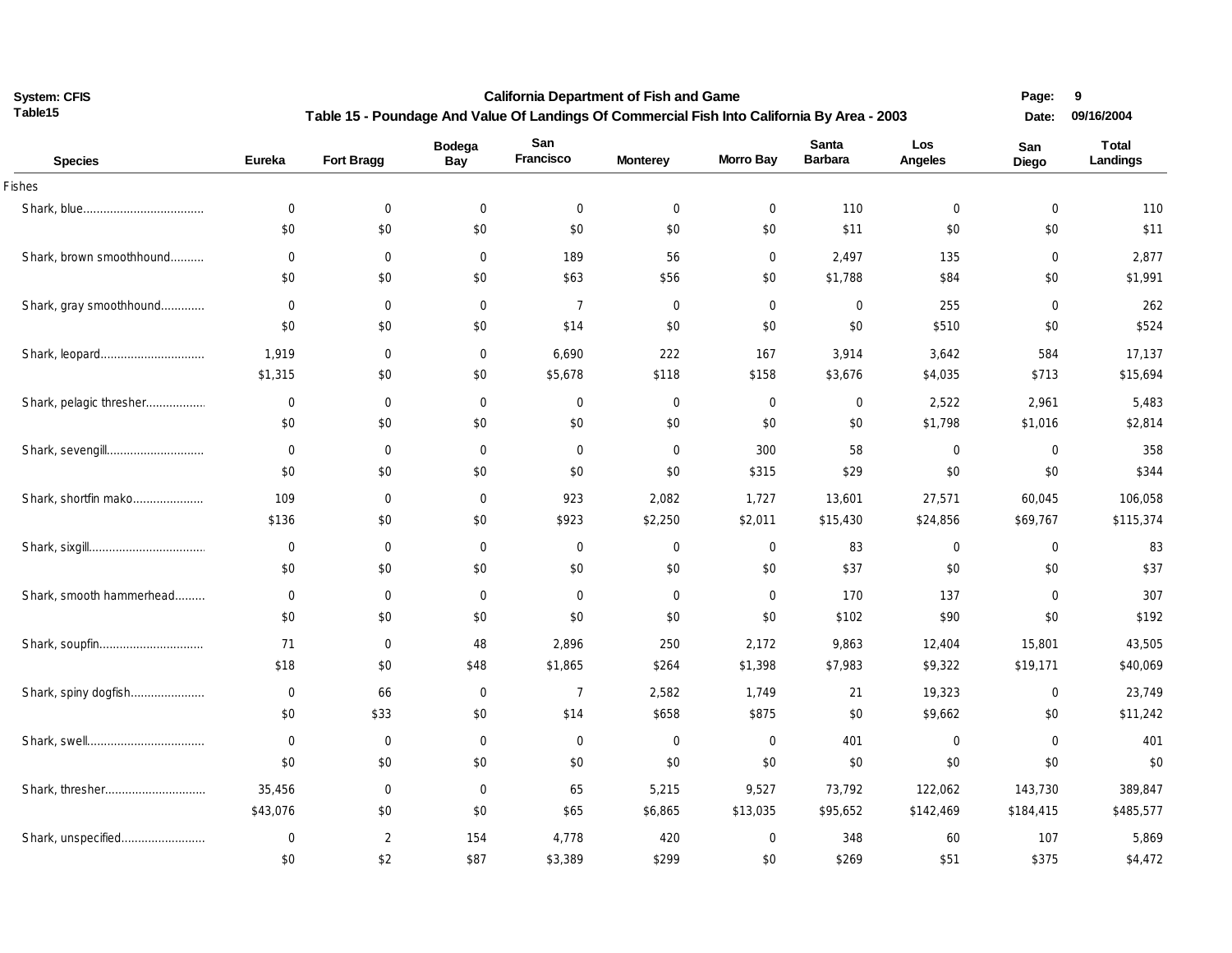**California Department of Fish and Game Table 15 - Poundage And Value Of Landings Of Commercial Fish Into California By Area - 2003** **Page: 10** 

| <b>Species</b>        | Eureka      | Fort Bragg       | <b>Bodega</b><br>Bay | San<br>Francisco | <b>Monterey</b> | <b>Morro Bay</b> | Santa<br><b>Barbara</b> | Los<br>Angeles | San<br>Diego | Total<br>Landings |
|-----------------------|-------------|------------------|----------------------|------------------|-----------------|------------------|-------------------------|----------------|--------------|-------------------|
| Fishes                |             |                  |                      |                  |                 |                  |                         |                |              |                   |
| Sheephead, California | $\mathbf 0$ | $\mathbf 0$      | $\mathbf 0$          | 5                | 204             | 463              | 48,673                  | 30,310         | 28,305       | 107,959           |
|                       | \$0         | \$0              | \$0                  | \$10             | \$737           | \$1,308          | \$166,103               | \$115,326      | \$104,423    | \$387,907         |
|                       | $\mathbf 0$ | $\overline{0}$   | $\mathbf 0$          | 90               | $\mathbf 0$     | $\mathbf 0$      | $\mathbf 0$             | $\mathbf 0$    | $\mathbf 0$  | 90                |
|                       | \$0         | \$0              | \$0                  | \$32             | \$0             | \$0              | \$0                     | \$0            | \$0          | \$32              |
| Skate, unspecified    | 215,095     | 3,924            | 1,890                | 22,213           | 12,369          | 7,660            | 178                     | 12,050         | $\mathbf 0$  | 275,379           |
|                       | \$43,502    | \$879            | \$351                | \$8,266          | \$2,217         | \$2,075          | \$77                    | \$4,691        | \$0          | \$62,057          |
|                       | 221,075     | 4,146            | $\boldsymbol{0}$     | 55               | $\mathbf 0$     | $\mathbf 0$      | $\mathbf 0$             | $\mathbf 0$    | $\mathbf 0$  | 225,276           |
|                       | \$62,625    | \$1,647          | \$0                  | \$55             | \$0             | \$0              | \$0                     | \$0            | \$0          | \$64,327          |
|                       | 169,645     | 1,061            | $\mathbf 0$          | $\mathbf 0$      | $\mathbf 0$     | $\mathbf 0$      | $\mathbf 0$             | $\mathbf 0$    | $\mathbf 0$  | 170,706           |
|                       | \$49,797    | \$318            | \$0                  | \$0              | \$0             | \$0              | \$0                     | \$0            | \$0          | \$50,115          |
|                       | $\mathbf 0$ | $\mathbf 0$      | $\mathbf 0$          | $\mathbf 0$      | $\mathbf 0$     | $\mathbf 0$      | 5                       | $\mathbf 0$    | 17           | 22                |
|                       | \$0         | \$0              | \$0                  | \$0              | \$0             | \$0              | \$10                    | \$0            | \$30         | \$40              |
|                       | 2,894,569   | 1,737,999        | 171,638              | 604,200          | 1,000,780       | 775,472          | 238                     | 596            | $\mathbf 0$  | 7,185,492         |
|                       | \$1,081,442 | \$641,876        | \$62,677             | \$219,915        | \$322,641       | \$268,549        | \$359                   | \$1,714        | \$0          | \$2,599,173       |
|                       | 149,871     | 5,184            | 27,013               | 78,908           | 21,607          | 6,278            | 993                     | $\mathbf 0$    | $\mathbf 0$  | 289,854           |
|                       | \$54,288    | \$1,848          | \$8,592              | \$31,288         | \$10,875        | \$2,529          | \$1,958                 | \$0            | \$0          | \$111,378         |
|                       | $\mathbf 0$ | $\mathbf 0$      | $\mathbf 0$          | $\overline{0}$   | $\mathbf 0$     | 23               | 27                      | 0              | $\mathbf 0$  | 50                |
|                       | \$0         | \$0              | \$0                  | \$0              | \$0             | \$20             | \$2                     | \$0            | \$0          | \$21              |
|                       | 353,377     | 63,380           | 58,027               | 197,810          | 53,386          | 110,958          | 1,455                   | 5              | 6            | 838,405           |
|                       | \$289,228   | \$55,015         | \$56,319             | \$227,714        | \$47,622        | \$121,062        | \$1,019                 | \$1            | \$8          | \$797,990         |
|                       | 295,933     | 94,779           | 26,132               | 41,214           | 37,577          | 75,011           | 132                     | 10             | $\mathbf 0$  | 570,787           |
|                       | \$133,109   | \$42,759         | \$11,693             | \$18,446         | \$16,025        | \$32,520         | \$58                    | \$7            | \$0          | \$254,616         |
|                       | 0           | $\overline{0}$   | 49                   | 31,102           | 1,198           | 61               | $\mathbf 0$             | 0              | $\mathbf 0$  | 32,409            |
|                       | \$0         | \$0              | \$20                 | \$15,520         | \$749           | \$61             | \$0                     | \$0            | \$0          | \$16,350          |
|                       | 22,145      | 5                | 339                  | 52,512           | 5,231           | 426              | $\mathbf 0$             | $\mathbf 0$    | $\mathbf 0$  | 80,657            |
|                       | \$18,408    | \$5              | \$270                | \$44,806         | \$4,618         | \$396            | \$0                     | \$0            | \$0          | \$68,502          |
| Sole, unspecified     | $\mathbf 0$ | $\boldsymbol{0}$ | $\mathbf 0$          | 977              | 201             | 138              | 6,613                   | 13,032         | 10           | 20,971            |
|                       | \$0         | \$0              | \$0                  | \$445            | \$204           | \$189            | \$3,815                 | \$12,898       | \$14         | \$17,564          |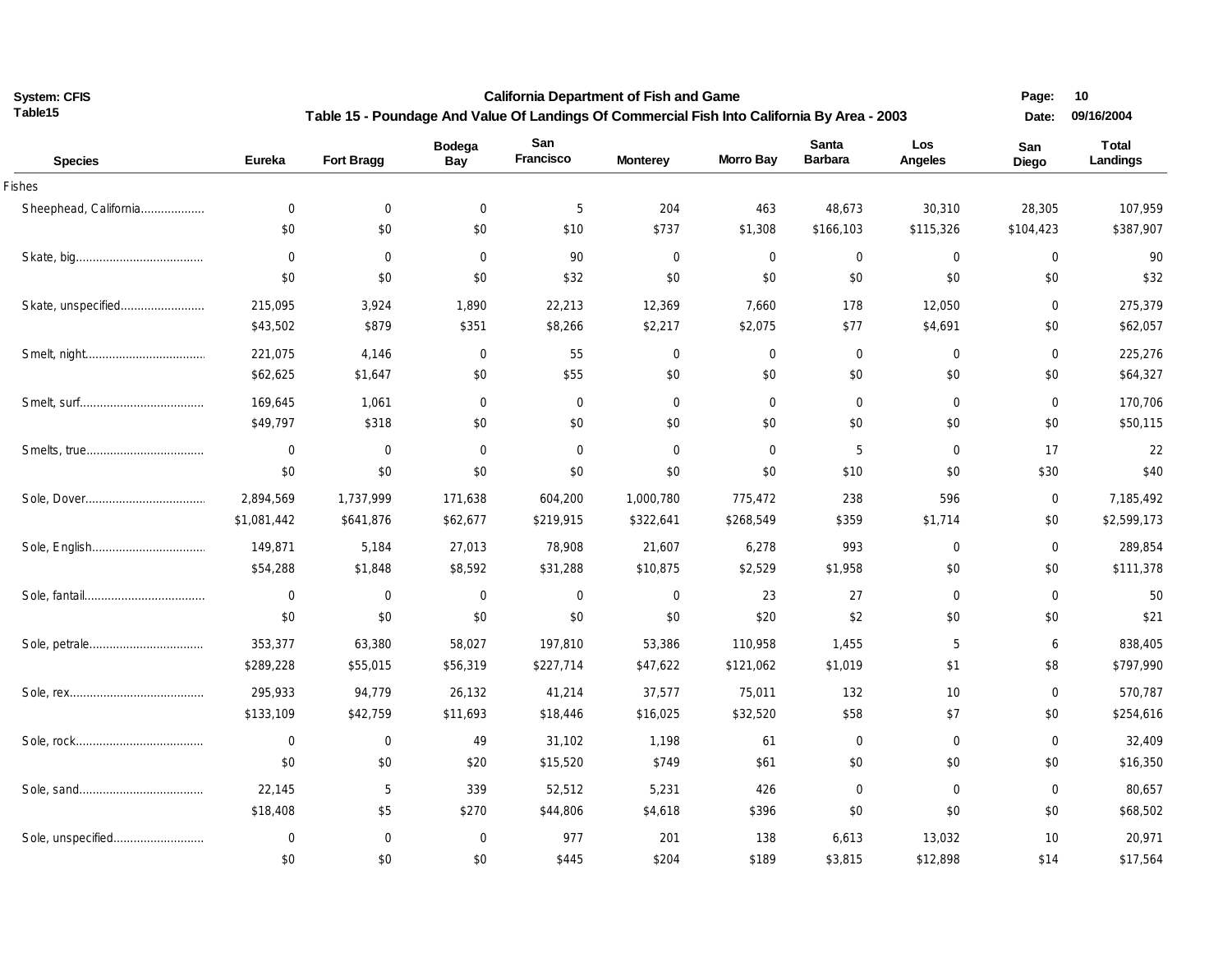**California Department of Fish and Game Table 15 - Poundage And Value Of Landings Of Commercial Fish Into California By Area - 2003** **Page: 11** 

| <b>Species</b>          | Eureka         | Fort Bragg       | <b>Bodega</b><br><b>Bay</b> | San<br>Francisco | <b>Monterey</b> | <b>Morro Bay</b> | Santa<br><b>Barbara</b> | Los<br>Angeles | San<br>Diego   | Total<br><b>Landings</b> |
|-------------------------|----------------|------------------|-----------------------------|------------------|-----------------|------------------|-------------------------|----------------|----------------|--------------------------|
| Fishes                  |                |                  |                             |                  |                 |                  |                         |                |                |                          |
| Stickleback, threespine | $\mathbf 0$    | $\mathbf 0$      | $\mathbf 0$                 | $\overline{7}$   | $\mathbf 0$     | $\mathbf 0$      | $\overline{0}$          | $\mathbf 0$    | $\mathbf 0$    | $\overline{7}$           |
|                         | \$0            | \$0              | \$0                         | \$0              | \$0             | \$0              | \$0                     | \$0            | \$0            | \$0                      |
|                         | $\mathbf 0$    | $\mathbf 0$      | $\mathbf 0$                 | $\mathbf 0$      | $\mathbf 0$     | $\mathbf 0$      | 15                      | $\mathbf 0$    | $\mathbf 0$    | 15                       |
|                         | \$0            | \$0              | \$0                         | \$0              | \$0             | \$0              | \$11                    | \$0            | \$0            | \$11                     |
| Sunfish, ocean          | $\mathbf 0$    | $\mathbf 0$      | $\mathbf 0$                 | $\mathbf 0$      | $\mathbf 0$     | $\mathbf{0}$     | $\overline{0}$          | 38             | $\mathbf 0$    | 38                       |
|                         | \$0            | \$0              | \$0                         | \$0              | \$0             | \$0              | \$0                     | \$0            | \$0            | \$0                      |
| Surfperch, barred       | 403            | $\overline{0}$   | $\mathbf 0$                 | 209              | 428             | 15,500           | 1,383                   | 44             | $\overline{0}$ | 17,967                   |
|                         | \$504          | \$0              | \$0                         | \$827            | \$890           | \$28,347         | \$2,201                 | \$110          | \$0            | \$32,879                 |
| Surfperch, black        | $\mathbf 0$    | $\mathbf 0$      | $\mathbf 0$                 | $\mathbf 0$      | $\mathbf 0$     | $\overline{2}$   | $\mathbf{1}$            | 49             | 30             | 82                       |
|                         | \$0            | \$0              | \$0                         | \$0              | \$0             | \$1              | \$4                     | \$110          | \$15           | \$130                    |
|                         | $\mathbf 0$    | $\mathbf 0$      | $\mathbf 0$                 | $\mathbf 0$      | $\mathbf 0$     | 150              | $\overline{0}$          | $\mathbf 0$    | $\mathbf 0$    | 150                      |
|                         | \$0            | \$0              | \$0                         | \$0              | \$0             | \$188            | \$0                     | \$0            | \$0            | \$188                    |
| Surfperch, pile         | 10             | $\mathbf 0$      | 5                           | $\mathbf 0$      | $\mathbf 0$     | $\mathbf 0$      | $\mathbf 0$             | 11             | $\mathbf 0$    | 26                       |
|                         | \$10           | \$0              | \$5                         | \$0              | \$0             | \$0              | \$0                     | \$11           | \$0            | \$26                     |
| Surfperch, rainbow      | $\mathbf 0$    | $\mathbf 0$      | $\mathbf 0$                 | $\mathbf 0$      | $\mathbf 0$     | 3                | $\mathbf{0}$            | $\mathbf 0$    | $\overline{0}$ | $\mathbf{3}$             |
|                         | \$0            | \$0              | \$0                         | \$0              | \$0             | \$2              | \$0                     | \$0            | \$0            | \$2                      |
| Surfperch, redtail      | 28,737         | 153              | $\overline{0}$              | $\mathbf 0$      | $\mathbf 0$     | 20               | $\mathbf 0$             | $\mathbf 0$    | $\mathbf 0$    | 28,909                   |
|                         | \$35,877       | \$194            | \$0                         | \$0              | \$0             | \$26             | \$0                     | \$0            | \$0            | \$36,096                 |
| Surfperch, rubberlip    | $\mathbf 0$    | $\mathbf 0$      | $\mathbf 0$                 | $\mathbf 0$      | $\mathbf 0$     | $\mathbf 0$      | 19                      | 504            | $\mathbf 0$    | 523                      |
|                         | \$0            | \$0              | \$0                         | \$0              | \$0             | \$0              | \$38                    | \$964          | \$0            | \$1,002                  |
| Surfperch, shiner       | $\overline{0}$ | $\overline{0}$   | $\overline{0}$              | 8                | $\mathbf 0$     | $\mathbf{0}$     | $\overline{0}$          | $\overline{0}$ | $\overline{0}$ | 8                        |
|                         | \$0            | \$0              | \$0                         | \$8              | \$0             | \$0              | \$0                     | \$0            | \$0            | \$8                      |
| Surfperch, unspecified  | 26             | $\overline{2}$   | 80                          | 17,444           | 9               | 8,364            | 1,357                   | 397            | $\mathbf 0$    | 27,681                   |
|                         | \$26           | \$5              | \$160                       | \$39,149         | \$16            | \$19,690         | \$3,359                 | \$600          | \$0            | \$63,004                 |
| Surfperch, walleye      | $\mathbf 0$    | $\boldsymbol{0}$ | 19                          | $\mathbf 0$      | $\overline{7}$  | $\mathbf 0$      | $\mathbf 0$             | $\mathbf 0$    | $\mathbf 0$    | 25                       |
|                         | \$0            | \$0              | \$185                       | \$0              | \$7             | \$0              | \$0                     | \$0            | \$0            | \$192                    |
|                         | $\mathbf 0$    | $\mathbf 0$      | $\mathbf 0$                 | 503,714          | 15,242          | 27,773           | 53,456                  | 2,369,351      | 276,272        | 3,245,808                |
|                         | \$0            | \$0              | \$0                         | \$1,227,290      | \$41,740        | \$87,858         | \$206,966               | \$5,273,848    | \$1,011,548    | \$7,849,250              |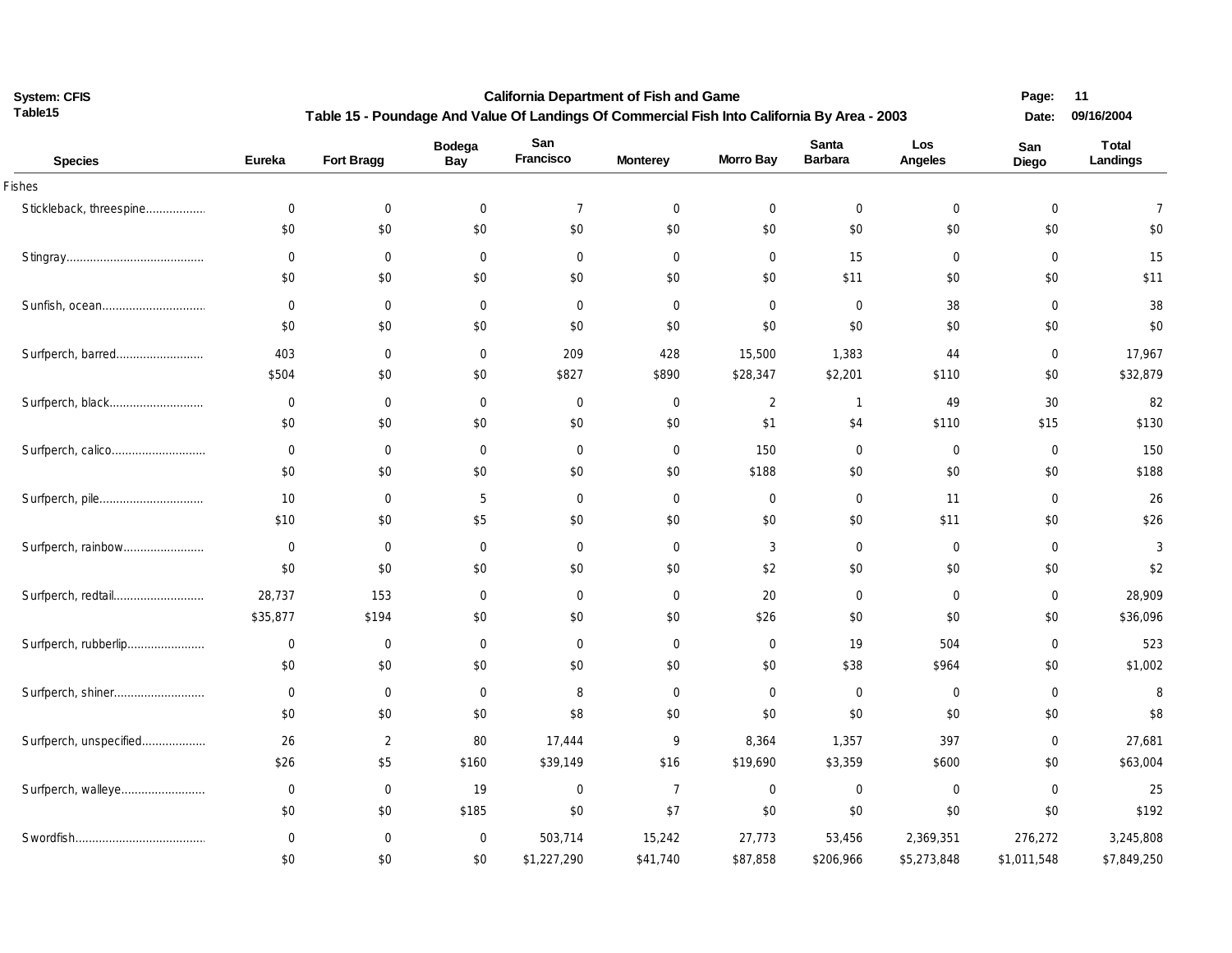**California Department of Fish and Game** 

**Page: 12** 

| Table15                |                  | Table 15 - Poundage And Value Of Landings Of Commercial Fish Into California By Area - 2003 |                             |                  |                 |                  |                                |                | Date:          | 09/16/2004               |
|------------------------|------------------|---------------------------------------------------------------------------------------------|-----------------------------|------------------|-----------------|------------------|--------------------------------|----------------|----------------|--------------------------|
| <b>Species</b>         | <b>Eureka</b>    | Fort Bragg                                                                                  | <b>Bodega</b><br><b>Bay</b> | San<br>Francisco | <b>Monterey</b> | <b>Morro Bay</b> | <b>Santa</b><br><b>Barbara</b> | Los<br>Angeles | San<br>Diego   | <b>Total</b><br>Landings |
| <b>Fishes</b>          |                  |                                                                                             |                             |                  |                 |                  |                                |                |                |                          |
| Thornyhead, longspine  | 736,069          | 352,436                                                                                     | 56,985                      | 84,273           | 295,520         | 314,043          | 9,371                          | 13,478         | 1,243          | 1,863,418                |
|                        | \$462,254        | \$192,462                                                                                   | \$27,722                    | \$71,997         | \$366,372       | \$199,857        | \$12,879                       | \$51,145       | \$2,534        | \$1,387,221              |
| Thornyhead, shortspine | 210,452          | 157,642                                                                                     | 22,388                      | 35,301           | 111,500         | 90,650           | 20,545                         | 129,074        | 82,626         | 860,178                  |
|                        | \$218,277        | \$122,649                                                                                   | \$18,681                    | \$39,189         | \$171,692       | \$58,141         | \$51,559                       | \$375,205      | \$245,807      | \$1,301,200              |
|                        | 13,570           | 72,089                                                                                      | 109                         | 9,882            | 2,628           | 17               | 4,595                          | 27,243         | 347            | 130,480                  |
|                        | \$7,624          | \$36,147                                                                                    | \$93                        | \$8,503          | \$4,744         | \$12             | \$9,217                        | \$75,760       | \$1,040        | \$143,140                |
| Tomcod, Pacific        | 22               | $\overline{0}$                                                                              | $\mathbf 0$                 | $\boldsymbol{0}$ | $\mathbf 0$     | $\overline{0}$   | $\boldsymbol{0}$               | $\mathbf 0$    | $\overline{0}$ | 22                       |
|                        | \$14             | \$0                                                                                         | \$0                         | \$0              | \$0             | \$0              | \$0                            | \$0            | \$0            | \$14                     |
|                        | $\mathbf 0$      | $\overline{0}$                                                                              | $\overline{0}$              | $\mathbf 0$      | $\mathbf{0}$    | $\mathbf 0$      | 0                              | 20             | $\mathbf 0$    | 20                       |
|                        | \$0              | \$0                                                                                         | \$0                         | \$0              | \$0             | \$0              | \$0                            | \$133          | \$0            | \$133                    |
|                        | 1,079,469        | 16,965                                                                                      | 36,650                      | 30,835           | 473,375         | 393,881          | 349,040                        | 558,539        | 852,321        | 3,791,073                |
|                        | \$697,436        | \$11,946                                                                                    | \$48,966                    | \$46,539         | \$327,193       | \$319,213        | \$226,358                      | \$355,188      | \$567,769      | \$2,600,610              |
|                        | $\mathbf 0$      | $\overline{0}$                                                                              | $\mathbf 0$                 | 2,620            | $\mathbf 0$     | $\mathbf 0$      | 43,466                         | 15,954         | 13,147         | 75,187                   |
|                        | \$0              | \$0                                                                                         | \$0                         | \$10,427         | \$0             | \$0              | \$170,479                      | \$45,443       | \$36,417       | \$262,766                |
|                        | $\mathbf 0$      | $\overline{0}$                                                                              | $\mathbf 0$                 | 1,035            | 2,888           | 17,497           | 1,037                          | 47,409         | 9,337          | 79,203                   |
|                        | \$0              | \$0                                                                                         | \$0                         | \$2,441          | \$6,272         | \$28,596         | \$2,498                        | \$19,613       | \$14,990       | \$74,411                 |
|                        | $\mathbf 0$      | $\mathbf 0$                                                                                 | $\mathbf 0$                 | 0                | 233             | 5,251            | 20                             | 746,195        | 16,795         | 768,494                  |
|                        | \$0              | \$0                                                                                         | \$0                         | \$0              | \$58            | \$1,366          | \$4                            | \$153,312      | \$5,147        | \$159,886                |
| Tuna, unspecified      | $\boldsymbol{0}$ | $\mathbf 0$                                                                                 | $\mathbf 0$                 | $\mathbf 0$      | 21              | $\mathbf 0$      | $\mathbf 0$                    | $\mathbf 0$    | $\mathbf 0$    | 21                       |
|                        | \$0              | \$0                                                                                         | \$0                         | \$0              | \$21            | \$0              | \$0                            | \$0            | \$0            | \$21                     |
|                        | $\mathbf 0$      | $\overline{0}$                                                                              | $\overline{0}$              | $\mathbf 0$      | 0               | 80               | 244                            | 1,020,774      | 4,376          | 1,025,474                |
|                        | \$0              | \$0                                                                                         | \$0                         | \$0              | \$0             | \$153            | \$697                          | \$440,721      | \$6,907        | \$448,478                |
|                        | $\mathbf 0$      | $\mathbf 0$                                                                                 | $\mathbf 0$                 | $\mathbf 0$      | $\overline{4}$  | $\mathbf 0$      | 0                              | $\mathbf 0$    | $\mathbf 0$    | $\overline{4}$           |
|                        | \$0              | $\$0$                                                                                       | \$0                         | \$0              | \$4             | \$0              | \$0                            | \$0            | \$0            | \$4                      |
|                        | 1,844            | $\overline{0}$                                                                              | 785                         | 2,663            | 372             | 41               | $\mathbf 0$                    | $\mathbf 0$    | $\mathbf 0$    | 5,705                    |
|                        | \$661            | \$0                                                                                         | \$235                       | \$1,127          | \$444           | \$0              | \$0                            | \$0            | \$0            | \$2,466                  |
|                        | $\boldsymbol{0}$ | $\overline{0}$                                                                              | $\mathbf 0$                 | $\mathbf 0$      | $\mathbf 0$     | $\mathbf 0$      | 85                             | 164            | 465            | 714                      |
|                        | \$0              | \$0                                                                                         | \$0                         | \$0              | \$0             | \$0              | \$85                           | \$74           | \$364          | \$523                    |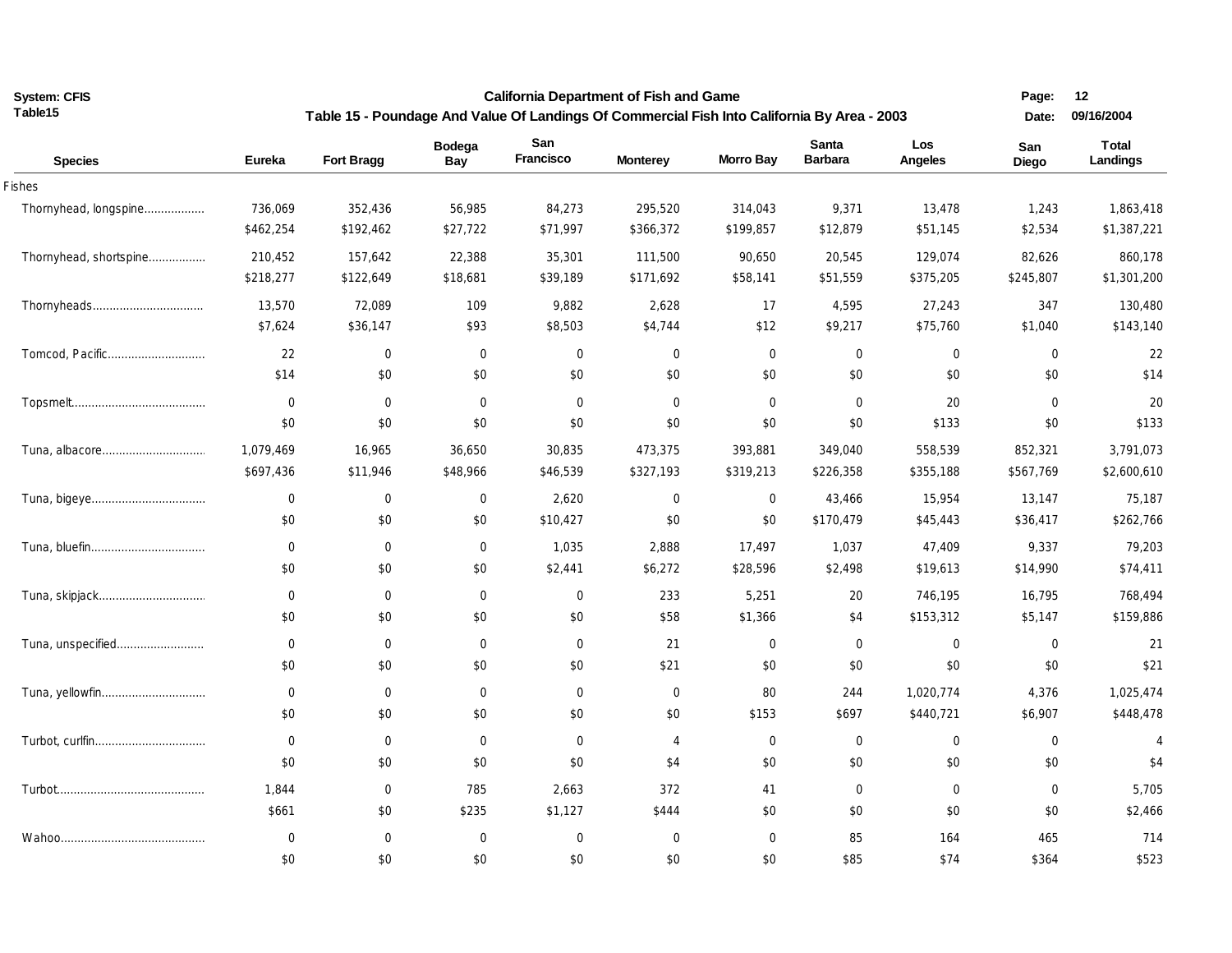**California Department of Fish and Game Table 15 - Poundage And Value Of Landings Of Commercial Fish Into California By Area - 2003** **Page: 13** 

| <b>Species</b>          | <b>Eureka</b>    | Fort Bragg       | <b>Bodega</b><br>Bay | San<br>Francisco | <b>Monterey</b>  | <b>Morro Bay</b> | Santa<br><b>Barbara</b> | Los<br>Angeles | San<br>Diego   | <b>Total</b><br>Landings |
|-------------------------|------------------|------------------|----------------------|------------------|------------------|------------------|-------------------------|----------------|----------------|--------------------------|
| Fishes                  |                  |                  |                      |                  |                  |                  |                         |                |                |                          |
| Whitefish, ocean        | $\boldsymbol{0}$ | $\overline{0}$   | $\mathbf 0$          | $\mathbf 0$      | 146              | 8                | 3,389                   | 424            | 237            | 4,203                    |
|                         | \$0              | \$0              | \$0                  | \$0              | \$367            | \$26             | \$7,996                 | \$760          | \$184          | \$9,333                  |
| Whiting, Pacific        | 3,836,542        | $\overline{0}$   | $\Omega$             | $\mathbf 0$      | $\mathbf 0$      | $\mathbf 0$      | 297                     | 1,573          | $\mathbf 0$    | 3,838,412                |
|                         | \$167,211        | \$0              | \$0                  | \$0              | \$0              | \$0              | \$130                   | \$2,739        | \$0            | \$170,080                |
|                         | $\boldsymbol{0}$ | $\overline{0}$   | $\mathbf 0$          | $\overline{0}$   | 58               | 18               | 3,129                   | 18,752         | 8,618          | 30,575                   |
|                         | \$0              | \$0              | \$0                  | \$0              | \$232            | \$18             | \$4,538                 | \$20,994       | \$11,141       | \$36,923                 |
| Crustaceans             |                  |                  |                      |                  |                  |                  |                         |                |                |                          |
| Crab, Dungeness         | 16,672,645       | 667,891          | 1,377,988            | 3,400,467        | 163,020          | 30,357           | $\mathbf 0$             | $\mathbf 0$    | $\mathbf 0$    | 22,312,368               |
|                         | \$25,686,458     | \$1,047,873      | \$2,316,752          | \$5,933,176      | \$341,753        | \$91,670         | \$0                     | \$0            | \$0            | \$35,417,681             |
|                         | $\mathbf 0$      | $\boldsymbol{0}$ | $\mathbf 0$          | $\mathbf 0$      | $\mathbf 0$      | $\mathbf 0$      | 522                     | 548            | 1,724          | 2,794                    |
|                         | \$0              | \$0              | \$0                  | \$0              | \$0              | \$0              | \$357                   | \$536          | \$1,792        | \$2,685                  |
|                         | $\mathbf 0$      | $\overline{0}$   | $\mathbf 0$          | 0                | $\mathbf 0$      | $\mathbf 0$      | 3,566                   | 1,023          | 153            | 4,742                    |
|                         | \$0              | \$0              | \$0                  | \$0              | \$0              | \$0              | \$3,414                 | \$993          | \$186          | \$4,592                  |
|                         | $\mathbf 0$      | $\overline{0}$   | $\mathbf 0$          | $\overline{0}$   | $\mathbf 0$      | $\mathbf 0$      | 223                     | 8              | 82             | 313                      |
|                         | \$0              | \$0              | \$0                  | \$0              | \$0              | \$0              | \$418                   | \$0            | \$140          | \$557                    |
|                         | $\mathbf 0$      | $\overline{0}$   | $\mathbf 0$          | 46               | $\mathbf 0$      | $\mathbf 0$      | 1,507                   | 5,825          | $\mathbf 0$    | 7,378                    |
|                         | \$0              | \$0              | \$0                  | \$115            | \$0              | \$0              | \$1,632                 | \$5,825        | \$0            | \$7,572                  |
| Crab, rock unspecified  | 2,799            | 16               | 8,451                | 10,361           | 2,054            | 56,831           | 555,776                 | 100,898        | 187,756        | 924,941                  |
|                         | \$4,543          | \$48             | \$7,495              | \$18,397         | \$5,701          | \$73,931         | \$688,591               | \$141,575      | \$196,715      | \$1,136,996              |
|                         | $\boldsymbol{0}$ | $\boldsymbol{0}$ | $\boldsymbol{0}$     | $\mathbf 0$      | $\boldsymbol{0}$ | $\boldsymbol{0}$ | $\overline{0}$          | 67             | $\mathbf 0$    | 67                       |
|                         | \$0              | \$0              | \$0                  | \$0              | \$0              | \$0              | \$0                     | \$198          | \$0            | \$198                    |
|                         | $\mathbf 0$      | $\overline{0}$   | $\mathbf{0}$         | 176              | 96               | 629              | 44,860                  | 62,293         | 6,691          | 114,746                  |
|                         | \$0              | \$0              | \$0                  | \$290            | \$96             | \$825            | \$58,345                | \$63,954       | \$3,889        | \$127,399                |
|                         | 212,973          | $\overline{0}$   | $\mathbf{0}$         | 0                | $\mathbf 0$      | $\mathbf 0$      | $\mathbf 0$             | $\mathbf 0$    | $\mathbf 0$    | 212,973                  |
|                         | \$316,920        | \$0              | \$0                  | \$0              | \$0              | \$0              | \$0                     | \$0            | \$0            | \$316,920                |
|                         | $\mathbf 0$      | $\overline{0}$   | $\mathbf 0$          | 0                | $\mathbf 0$      | $\mathbf{0}$     | 420                     | 52             | $\mathbf 0$    | 472                      |
|                         | \$0              | \$0              | \$0                  | \$0              | \$0              | \$0              | \$473                   | \$65           | \$0            | \$538                    |
| Crustacean, unspecified | $\mathbf 0$      | $\overline{0}$   | $\mathbf 0$          | $\mathbf 0$      | $\mathbf 0$      | $\mathbf 0$      | 418                     | $\mathbf 0$    | $\overline{2}$ | 420                      |
|                         | \$0              | \$0              | \$0                  | \$0              | \$0              | \$0              | \$309                   | \$0            | \$14           | \$323                    |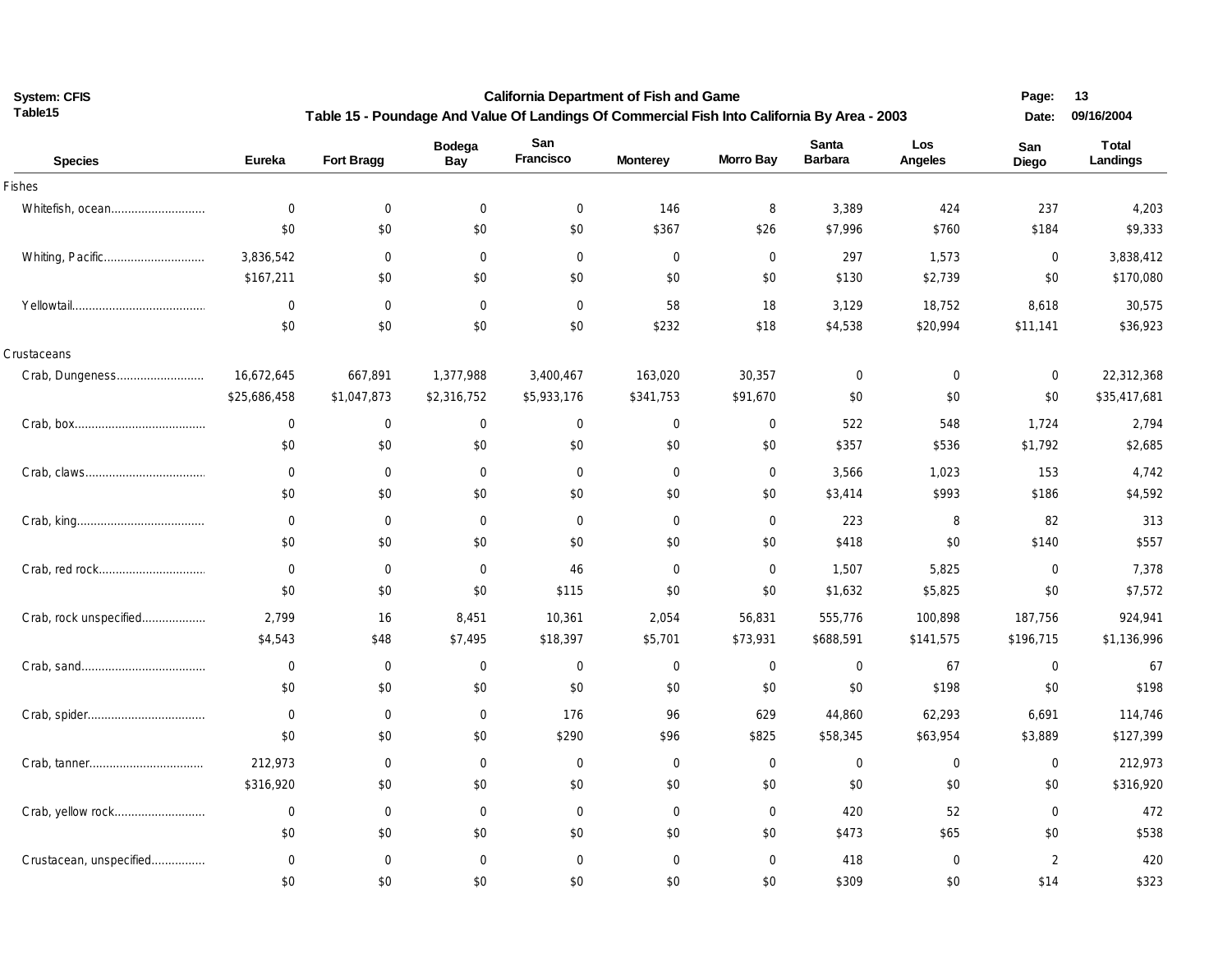**California Department of Fish and Game** 

 **14**

| Table15                   | Table 15 - Poundage And Value Of Landings Of Commercial Fish Into California By Area - 2003 |                       |                       |                       |                     |                    |                         |                        |                        | 09/16/2004               |
|---------------------------|---------------------------------------------------------------------------------------------|-----------------------|-----------------------|-----------------------|---------------------|--------------------|-------------------------|------------------------|------------------------|--------------------------|
| <b>Species</b>            | Eureka                                                                                      | Fort Bragg            | <b>Bodega</b><br>Bay  | San<br>Francisco      | <b>Monterey</b>     | <b>Morro Bay</b>   | Santa<br><b>Barbara</b> | Los<br>Angeles         | San<br><b>Diego</b>    | <b>Total</b><br>Landings |
| Crustaceans               |                                                                                             |                       |                       |                       |                     |                    |                         |                        |                        |                          |
| Lobster, California spiny | 0<br>\$0                                                                                    | $\mathbf 0$<br>\$0    | $\overline{0}$<br>\$0 | $\mathbf 0$<br>\$0    | $\mathbf 0$<br>\$0  | 480<br>\$3,508     | 269,727<br>\$1,942,451  | 201,606<br>\$1,444,901 | 229,236<br>\$1,624,012 | 701,049<br>\$5,014,872   |
|                           | $\mathbf 0$                                                                                 | $\overline{0}$        | $\mathbf 0$           | $\mathbf 0$           | $\mathbf 0$         | 4,153              | 488,124                 | 8,690                  | $\mathbf 0$            | 500,967                  |
|                           | \$0                                                                                         | \$0                   | \$0                   | \$0                   | \$0                 | \$5,298            | \$670,009               | \$9,162                | \$0                    | \$684,468                |
|                           | $\boldsymbol{0}$<br>\$0                                                                     | $\overline{0}$<br>\$0 | $\mathbf 0$<br>\$0    | $\overline{0}$<br>\$0 | 58,236<br>\$586,299 | 5,225<br>\$51,530  | 29,922<br>\$287,738     | 40,855<br>\$370,970    | 33,337<br>\$274,017    | 167,575<br>\$1,570,555   |
|                           | $\boldsymbol{0}$                                                                            | $\overline{0}$        | $\mathbf 0$           | 85,284                | 152                 | $\mathbf 0$        | $\mathbf 0$             | $\mathbf 0$            | $\mathbf 0$            | 85,436                   |
|                           | \$0                                                                                         | \$0                   | \$0                   | \$302,046             | \$608               | \$0                | \$0                     | \$0                    | \$0                    | \$302,654                |
|                           | $\boldsymbol{0}$<br>\$0                                                                     | $\mathbf 0$<br>\$0    | $\mathbf 0$<br>\$0    | 522,207<br>\$10,323   | $\mathbf 0$<br>\$0  | $\mathbf 0$<br>\$0 | $\mathbf 0$<br>\$0      | $\mathbf 0$<br>\$0     | $\mathbf 0$<br>\$0     | 522,207<br>\$10,323      |
|                           |                                                                                             |                       |                       |                       |                     |                    |                         |                        |                        |                          |
| Shrimp, coonstriped       | 61,473<br>\$216,451                                                                         | 102<br>\$306          | $\mathbf 0$<br>\$0    | $\overline{0}$<br>\$0 | 428<br>\$1,776      | $\mathbf 0$<br>\$0 | $\mathbf 0$<br>\$0      | $\mathbf 0$<br>\$0     | $\mathbf 0$<br>\$0     | 62,003<br>\$218,533      |
|                           | $\mathbf 0$                                                                                 | $\overline{0}$        | $\mathbf 0$           | $\mathbf 0$           | $\mathbf 0$         | $\mathbf 0$        | $\mathbf 0$             | 59                     | 354                    | 412                      |
|                           | \$0                                                                                         | \$0                   | \$0                   | \$0                   | \$0                 | \$0                | \$0                     | \$643                  | \$6,265                | \$6,907                  |
|                           | $\mathbf 0$                                                                                 | $\mathbf 0$           | $\mathbf 0$           | $\mathbf 0$           | $\boldsymbol{0}$    | $\mathbf 0$        | 148                     | 9,512                  | $\mathbf 0$            | 9,660                    |
|                           | \$0                                                                                         | \$0                   | \$0                   | \$0                   | \$0                 | \$0                | \$251                   | \$42,371               | \$0                    | \$42,622                 |
| Shrimp, ocean (pink)      | 1,233,759                                                                                   | $\mathbf 0$           | $\mathbf 0$           | $\mathbf 0$           | $\mathbf 0$         | 913,116            | 47                      | 276                    | $\mathbf 0$            | 2,147,198                |
|                           | \$352,011                                                                                   | \$0                   | \$0                   | \$0                   | \$0                 | \$302,177          | \$0                     | \$1,242                | \$0                    | \$655,431                |
| Echinoderms               |                                                                                             |                       |                       |                       |                     |                    |                         |                        |                        |                          |
| Sea cucumber, giant red   | $\mathbf 0$                                                                                 | $\mathbf 0$           | 2,077                 | $\mathbf 0$           | $\boldsymbol{0}$    | $\mathbf 0$        | 272,165                 | 22,957                 | 140                    | 297,339                  |
|                           | \$0                                                                                         | \$0                   | \$2,625               | \$0                   | \$0                 | \$0                | \$186,229               | \$29,558               | \$140                  | \$218,553                |
| Sea cucumber, warty       | $\pmb{0}$                                                                                   | $\mathbf 0$           | $\mathbf 0$           | $\mathbf 0$           | $\boldsymbol{0}$    | $\mathbf 0$        | 340,194                 | 114,468                | 6,566                  | 461,228                  |
|                           | \$0                                                                                         | \$0                   | \$0                   | \$0                   | \$0                 | \$0                | \$337,128               | \$127,384              | \$4,787                | \$469,299                |
|                           | $\boldsymbol{0}$                                                                            | $\overline{0}$        | $\mathbf 0$           | $\mathbf 0$           | $\mathbf 0$         | $\mathbf 0$        | $\mathbf 0$             | 5,394                  | 37                     | 5,431                    |
|                           | \$0                                                                                         | \$0                   | \$0                   | \$0                   | \$0                 | \$0                | \$0                     | \$236                  | \$370                  | \$606                    |
| Sea urchin, purple        | $\mathbf 0$                                                                                 | $\mathbf 0$           | $\overline{0}$        | $\mathbf 0$           | $\mathbf 0$         | $\mathbf{0}$       | 1,094                   | 10,202                 | 521                    | 11,817                   |
|                           | \$0                                                                                         | \$0                   | \$0                   | \$0                   | \$0                 | \$0                | \$1,154                 | \$6,526                | \$1,491                | \$9,171                  |
| Sea urchin, red           | $\mathbf 0$                                                                                 | 2,010,642             | 157,515               | 15,552                | $\mathbf 0$         | 31,586             | 6,473,943               | 1,515,105              | 891,183                | 11,095,526               |
|                           | \$0                                                                                         | \$1,032,243           | \$71,970              | \$13,061              | \$0                 | \$24,332           | \$4,823,243             | \$1,177,147            | \$735,103              | \$7,877,099              |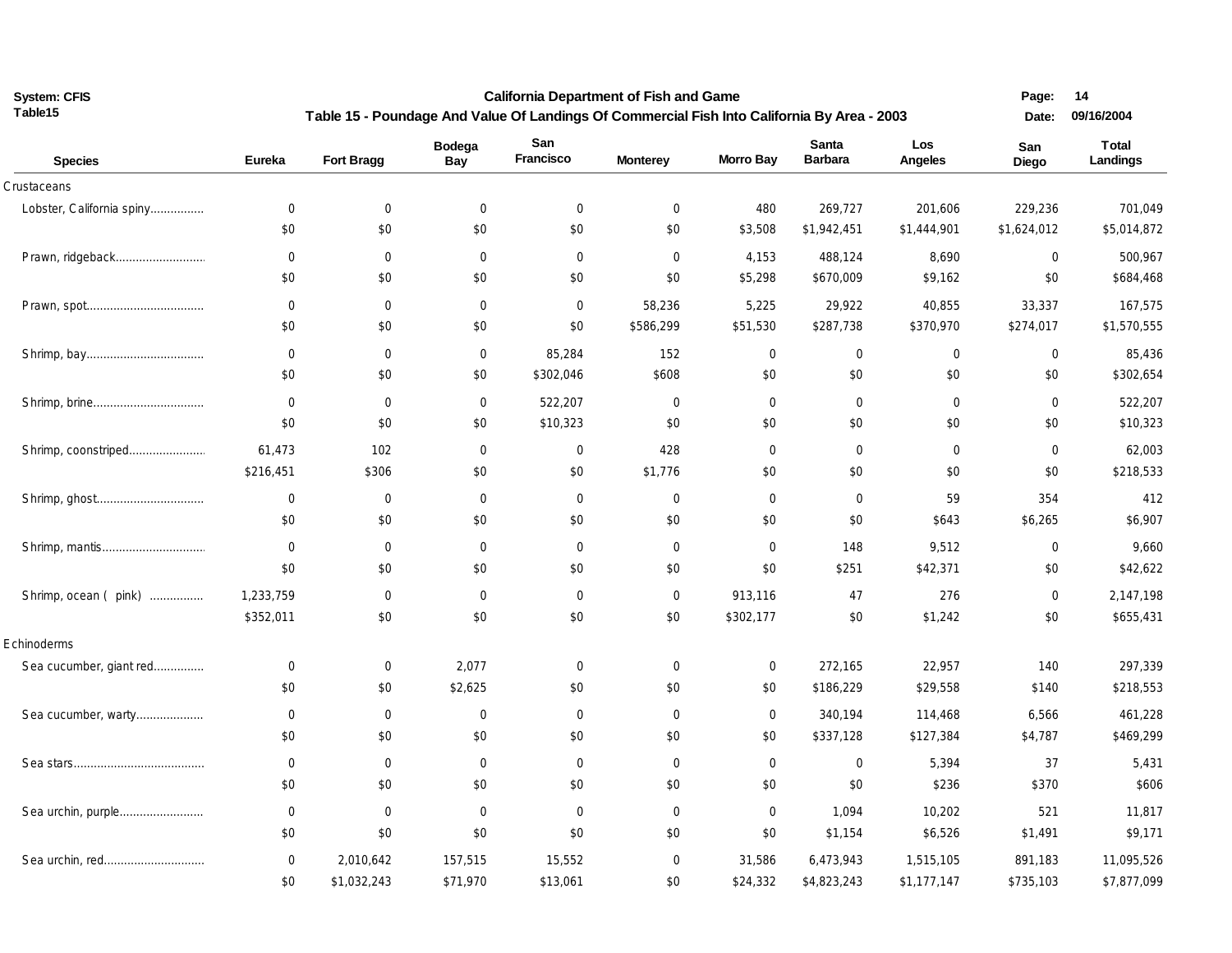**Table15**

**System: CFIS California Department of Fish and Game Table 15 - Poundage And Value Of Landings Of Commercial Fish Into California By Area - 2003**  **15 Date: 09/16/2004**

| <b>Species</b>             | Eureka           | Fort Bragg   | <b>Bodega</b><br>Bay | San<br>Francisco | <b>Monterey</b> | <b>Morro Bay</b> | <b>Santa</b><br><b>Barbara</b> | Los<br>Angeles | San<br>Diego | <b>Total</b><br>Landings |
|----------------------------|------------------|--------------|----------------------|------------------|-----------------|------------------|--------------------------------|----------------|--------------|--------------------------|
| Mollusks                   |                  |              |                      |                  |                 |                  |                                |                |              |                          |
| Clam, unspecified          | $\mathbf 0$      | $\mathbf 0$  | $\mathbf 0$          | $\mathbf 0$      | $\mathbf 0$     | $\mathbf 0$      | $\overline{0}$                 | 26             | $\mathbf 0$  | 26                       |
|                            | \$0              | \$0          | \$0                  | \$0              | \$0             | \$0              | \$0                            | \$58           | \$0          | \$58                     |
| Limpet, unspecified        | $\mathbf 0$      | $\mathbf 0$  | $\overline{0}$       | $\mathbf 0$      | $\mathbf 0$     | $\mathbf 0$      | $\mathbf 0$                    | 239            | $\mathbf 0$  | 239                      |
|                            | \$0              | \$0          | \$0                  | \$0              | \$0             | \$0              | \$0                            | \$239          | \$0          | \$239                    |
|                            | $\mathbf 0$      | $\mathbf 0$  | $\mathbf 0$          | $\mathbf 0$      | $\mathbf 0$     | $\mathbf 0$      | $\mathbf 0$                    | 4,701          | $\mathbf 0$  | 4,701                    |
|                            | \$0              | \$0          | \$0                  | \$0              | \$0             | \$0              | \$0                            | \$1,213        | \$0          | \$1,213                  |
| Octopus, unspecified       | 1,560            | 455          | 1,395                | 2,742            | 636             | 276              | 59                             | 921            | 218          | 8,262                    |
|                            | \$783            | \$274        | \$1,195              | \$1,597          | \$213           | \$276            | \$46                           | \$1,530        | \$4          | \$5,919                  |
|                            | $\overline{0}$   | $\mathbf 0$  | $\mathbf 0$          | $\overline{0}$   | $\mathbf 0$     | $\mathbf 0$      | $\overline{0}$                 | 386            | $\mathbf 0$  | 386                      |
|                            | \$0              | \$0          | \$0                  | \$0              | \$0             | \$0              | \$0                            | \$4,053        | \$0          | \$4,053                  |
|                            | $\mathbf 0$      | $\mathbf 0$  | $\overline{0}$       | $\mathbf 0$      | $\mathbf 0$     | 46               | 80                             | 861            | $\mathbf 0$  | 987                      |
|                            | \$0              | \$0          | \$0                  | \$0              | \$0             | \$35             | \$30                           | \$479          | \$0          | \$544                    |
|                            | $\mathbf 0$      | $\mathbf 0$  | $\overline{0}$       | $\mathbf{0}$     | $\mathbf 0$     | $\mathbf 0$      | $\mathbf 0$                    | 109            | 664          | 773                      |
|                            | \$0              | \$0          | \$0                  | \$0              | \$0             | \$0              | \$0                            | \$55           | \$466        | \$520                    |
|                            | $\mathbf 0$      | $\mathbf 0$  | $\mathbf 0$          | $\mathbf{0}$     | $\mathbf 0$     | $\mathbf 0$      | 144                            | 9              | $\mathbf 0$  | 153                      |
|                            | \$0              | \$0          | \$0                  | \$0              | \$0             | \$0              | \$63                           | \$2            | \$0          | \$64                     |
| Squid, jumbo               | $\mathbf 0$      | $\mathbf 0$  | $\mathbf 0$          | $\mathbf 0$      | 5,079           | 155              | $\mathbf 0$                    | 4,232          | $\mathbf 0$  | 9,466                    |
|                            | \$0              | \$0          | \$0                  | \$0              | \$874           | \$50             | \$0                            | \$582          | \$0          | \$1,506                  |
|                            | $\mathbf 0$      | $\mathbf 0$  | 25                   | 6,189,821        | 30,691,176      | 1,433,503        | 43,908,139                     | 16,962,531     | $\mathbf 0$  | 99,185,195               |
|                            | \$0              | \$0          | \$0                  | \$1,547,264      | \$7,920,422     | \$357,252        | \$11,096,811                   | \$4,421,418    | \$0          | \$25,343,167             |
| Whelk, Kellet's            | $\boldsymbol{0}$ | $\mathbf 0$  | $\mathbf 0$          | $\mathbf 0$      | $\mathbf 0$     | 477              | 23,122                         | 53,930         | 217          | 77,745                   |
|                            | \$0              | \$0          | \$0                  | \$0              | \$0             | \$436            | \$12,337                       | \$28,274       | \$97         | \$41,144                 |
| Worms                      |                  |              |                      |                  |                 |                  |                                |                |              |                          |
| Worms, marine              | $\mathbf 0$      | $\mathbf 0$  | $\mathbf 0$          | 0                | $\mathbf 0$     | $\mathbf 0$      | $\mathbf 0$                    | 52             | $\mathbf 0$  | 52                       |
|                            | \$0              | \$0          | \$0                  | \$0              | \$0             | \$0              | \$0                            | \$401          | \$0          | \$401                    |
| <b>Grand Total Pounds:</b> | 30,594,947       | 9,614,320    | 3,736,239            | 18,212,889       | 54,593,567      | 5,115,391        | 60,373,853                     | 88,473,636     | 3,282,967    | 273,997,810              |
| <b>Grand Total Value:</b>  | \$32,599,994     | \$10,986,491 | \$5,636,124          | \$14,647,760     | \$13,327,164    | \$3,459,677      | \$22,906,278                   | \$18,942,786   | \$5,669,405  | \$128,175,679            |

Total Records: 132,520